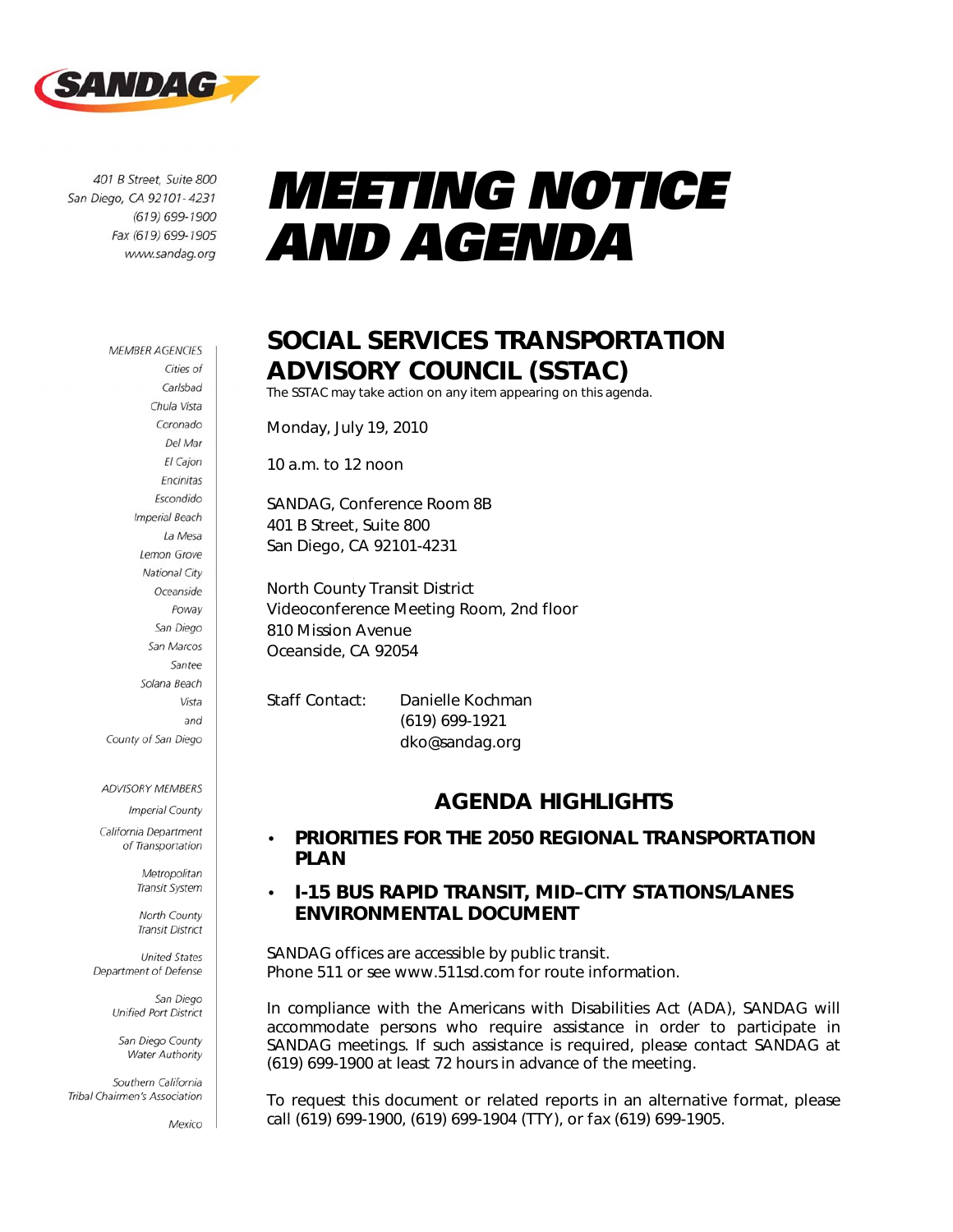## SOCIAL SERVICES TRANSPORTATION ADVISORY COUNCIL (SSTAC)

Monday, July 19, 2010

| ITEM # |                                                                                                                                                                                                                  | <b>RECOMMENDATION</b> |  |
|--------|------------------------------------------------------------------------------------------------------------------------------------------------------------------------------------------------------------------|-----------------------|--|
| 1.     | <b>INTRODUCTIONS</b>                                                                                                                                                                                             |                       |  |
| $+2.$  | MEETING SUMMARY OF MAY 17, 2010                                                                                                                                                                                  | <b>APPROVE</b>        |  |
|        | The Council is asked to review and approve the May 17, 2010,<br>meeting minutes.                                                                                                                                 |                       |  |
| 3.     | PUBLIC COMMENT                                                                                                                                                                                                   | <b>COMMENT</b>        |  |
|        | Members of the public shall have the opportunity to address the<br>Council on any issue within the jurisdiction of the Council.<br>Speakers are limited to three minutes each.                                   |                       |  |
| 4.     | <b>CHAIRPERSON'S REPORT &amp; COMMITTEE MEMBER</b><br><b>COMMENTS</b>                                                                                                                                            | <b>INFORMATION</b>    |  |
|        | The Chairperson and council members will report on issues of<br>interest to the Council.                                                                                                                         |                       |  |
| 5.     | <b>STAFF REPORT</b>                                                                                                                                                                                              | <b>INFORMATION</b>    |  |
|        | Staff will report on items of interest to the Council.                                                                                                                                                           |                       |  |
| $+6.$  | SSTAC CHARTER REVISION AND MEMBERSHIP ROSTER                                                                                                                                                                     | <b>INFORMATION</b>    |  |
|        | Staff will discuss the proposed changes to the SSTAC charter and<br>membership<br>roster<br>which<br>was<br>presented<br>to<br>the<br>Transportation Committee for its consideration at the July 16,<br>meeting. |                       |  |
| 7.     | COORDINATE PLAN ADHOC GROUP                                                                                                                                                                                      | <b>APPOINT</b>        |  |
|        | The committee is asked to appoint members to form the<br>Coordinated Plan Adhoc Group to oversee the development of<br>the 2010-2014 Coordinated Plan.                                                           |                       |  |
| +8.    | FEDERAL SECTION 5310 PROGRAM AWARDS                                                                                                                                                                              | <b>INFORMATION</b>    |  |
|        | Staff will provide an update on the results of the Federal<br>Fiscal Year 2008-2009 Section 5310 Program awards.                                                                                                 |                       |  |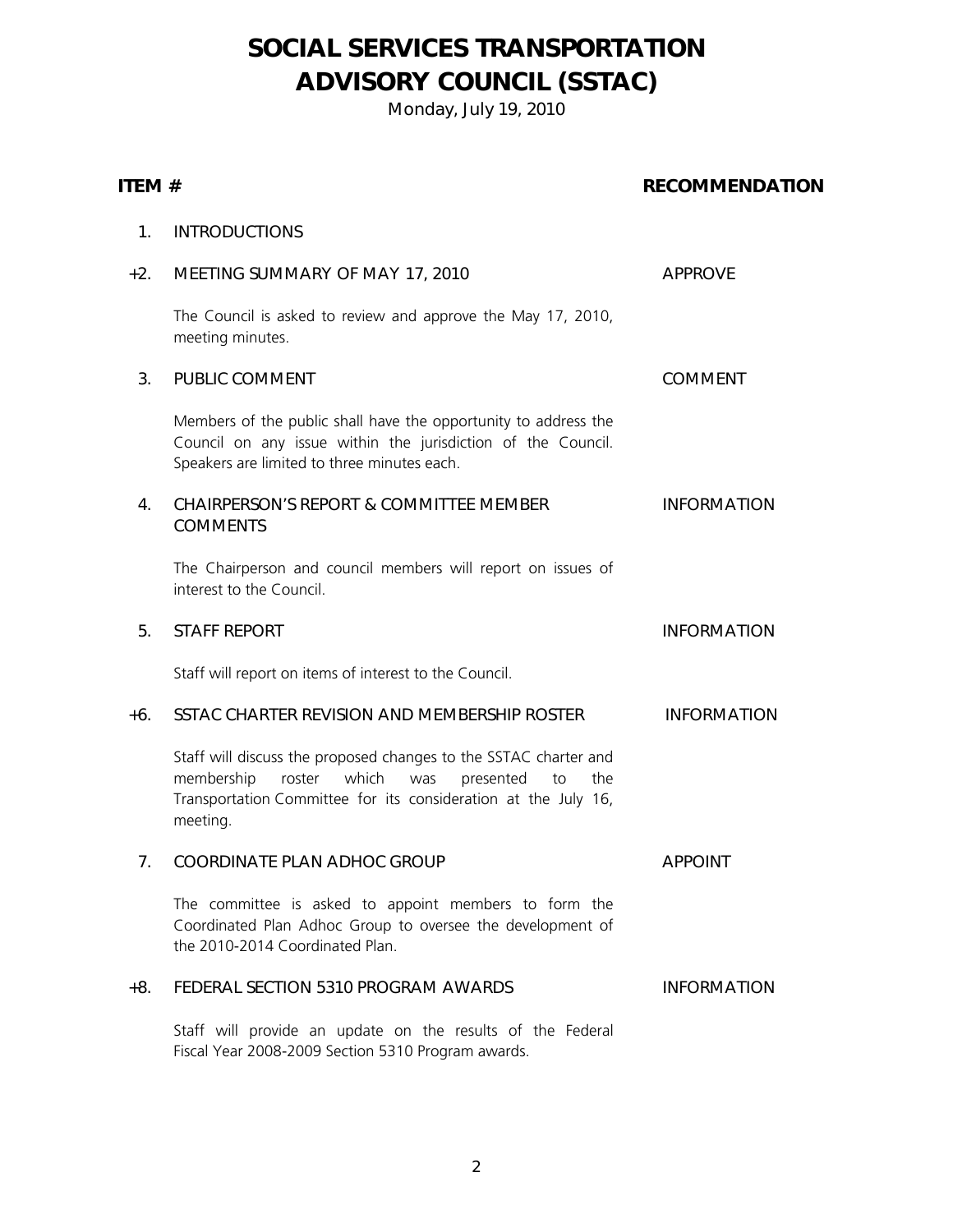| ITEM#  |                                                                                                                                                                                                                                                                                                                                                                                                                                                      | <b>RECOMMENDATION</b>       |
|--------|------------------------------------------------------------------------------------------------------------------------------------------------------------------------------------------------------------------------------------------------------------------------------------------------------------------------------------------------------------------------------------------------------------------------------------------------------|-----------------------------|
| 9.     | SEEKING PUBLIC INPUT ON PRIORITIES FOR THE 2050<br>REGIONAL TRANSPORTATION PLAN (RTP)                                                                                                                                                                                                                                                                                                                                                                | <b>INFORMATION</b>          |
|        | Development continues on the 2050 RTP. SANDAG is seeking<br>input on transportation priorities via a new survey posted at<br>www.sandag.org/2050rtp. The survey is available in English and<br>Spanish and in print format. Staff will provide an update on other<br>public involvement opportunities for the 2050 RTP.                                                                                                                              |                             |
| 10.    | INTERSTATE 15 (I-15) BUS RAPID TRANSIT, MID-CITY<br>STATIONS/LANES ENVIRONMENTAL DOCUMENT                                                                                                                                                                                                                                                                                                                                                            | <b>REVIEW &amp; COMMENT</b> |
|        | The environmental document for this project will be released to<br>the public in late November. There are four alternatives under<br>consideration ranging from \$20+ million to \$60+ million in capital<br>costs and from options based on a median bus lane and stations<br>to ones based on shoulder operations with shoulder or ramp<br>stations. Staff would like to brief the Committee on the<br>accessibility features of the alternatives. |                             |
| 11.    | OTIS AND GOOGLE TRANSIT                                                                                                                                                                                                                                                                                                                                                                                                                              | <b>INFORMATION</b>          |
|        | Metropolitan Transit System (MTS) staff will<br>provide a<br>demonstration and information on the two systems currently<br>available for trip planning through the MTS Web site.                                                                                                                                                                                                                                                                     |                             |
| $+12.$ | PUBLIC HEARING DATE                                                                                                                                                                                                                                                                                                                                                                                                                                  | <b>APPROVE</b>              |
|        | The Committee will schedule and approve a meeting date and<br>site location to hold a public hearing to solicit comments<br>regarding transportation needs in San Diego County as required<br>by the Public Utilities Code.                                                                                                                                                                                                                          |                             |
| 13.    | <b>ELECTIONS</b>                                                                                                                                                                                                                                                                                                                                                                                                                                     | <b>ACTION</b>               |
|        | SSTAC will hold elections to fill the positions of Chairperson and<br>Vice Chairperson.                                                                                                                                                                                                                                                                                                                                                              |                             |
| 14.    | <b>TRANSIT OPERATORS UPDATE</b>                                                                                                                                                                                                                                                                                                                                                                                                                      | <b>INFORMATION</b>          |
|        | Representatives from MTS and North County Transit District<br>(NCTD) will provide an update on their fiscal status, proposed<br>service changes, and any notable activity.                                                                                                                                                                                                                                                                           |                             |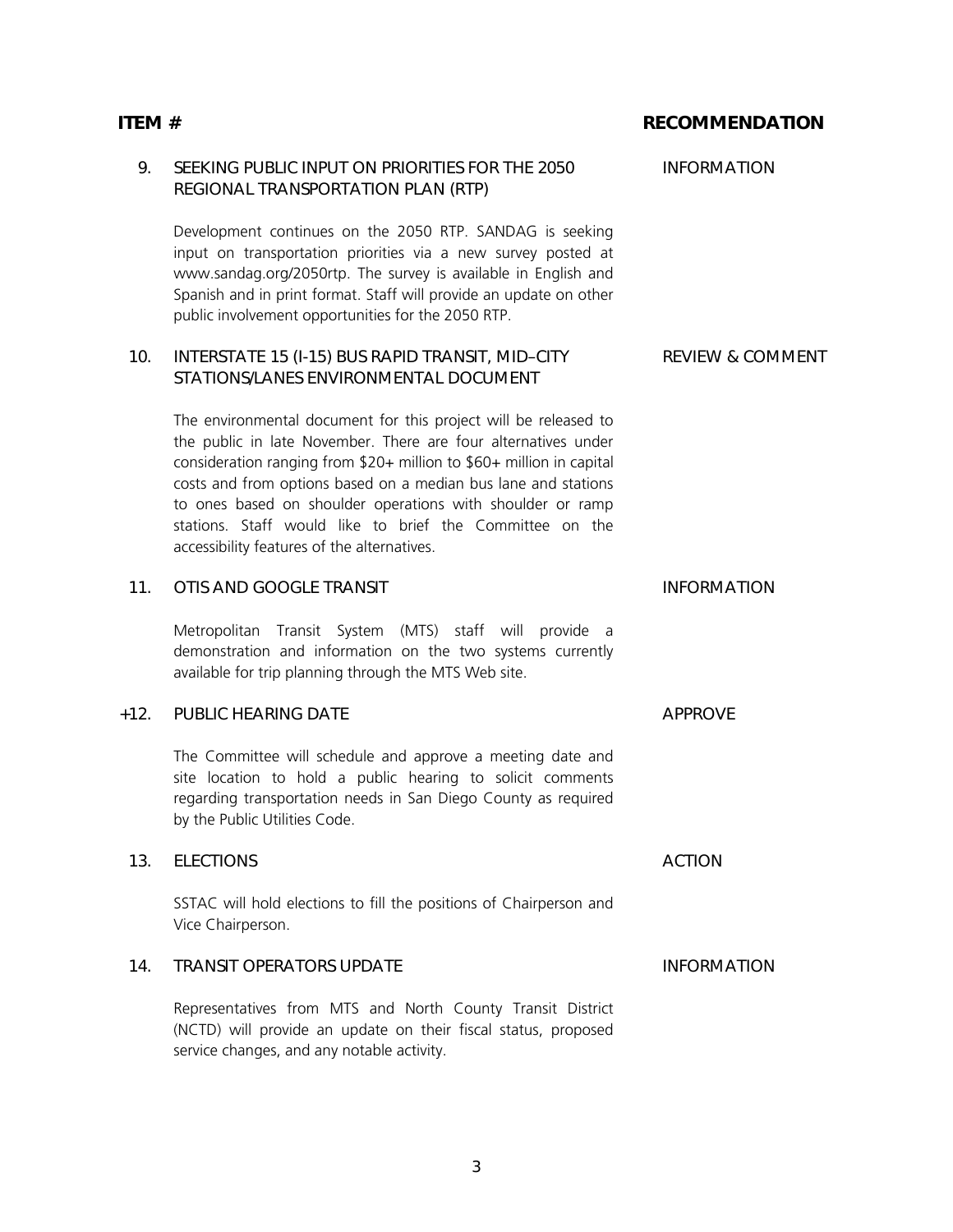## 15. FULL ACCESS AND COORDINATED TRANSPORTATION (FACT) UPDATE INFORMATION The Council will be introduced to the new Executive Director of FACT and hear a verbal report regarding the direction of the agency. 16. ADJOURNMENT ADJOURN

The next SSTAC meeting is scheduled for Monday, September 20, 2010.

+ next to an item indicates an attachment

4

## ITEM # RECOMMENDATION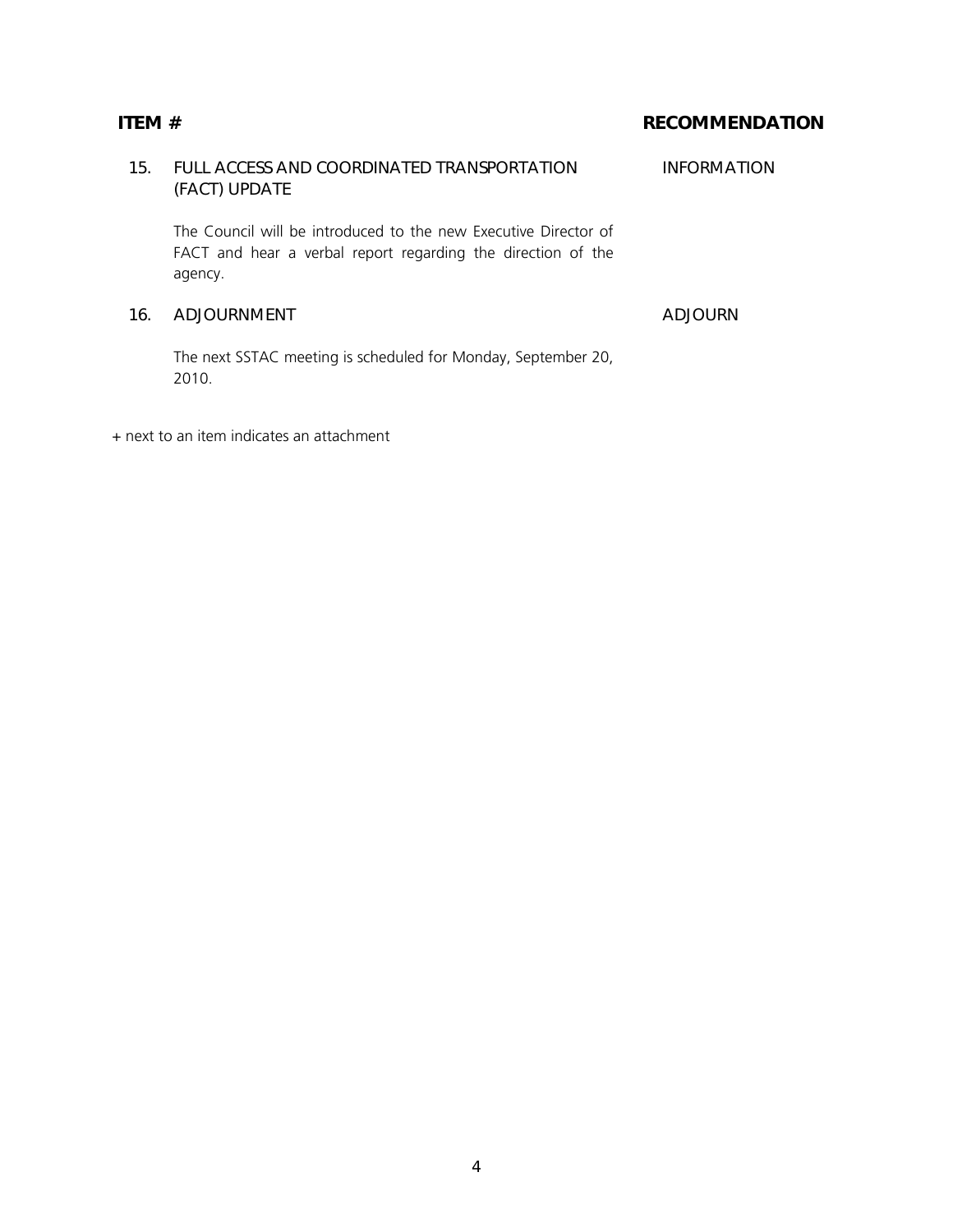#### San Diego Association of Governments

## SOCIAL SERVICES TRANSPORTATION ADVISORY COUNCIL (SSTAC)

July 19, 2010

AGENDA ITEM NO.:  $2$ 

Action Requested: APPROVE

MEETING SUMMARY OF MAY 17, 2010 File Number 3001100

#### May 17, 2010 Attendance:

| <b>NAMES</b>                | <b>AGENCY</b>                  |
|-----------------------------|--------------------------------|
| Sharlene Ornelas            | Citizen Member                 |
| David Jackson               | Citizen Member                 |
| Clive Richards (Vice Chair) | Citizen Member                 |
| Floyd Willis (Chair)        | Aging & Independence Services  |
| <b>Alane Haynes</b>         | <b>NCTD</b>                    |
| <b>Bill Olszanicky</b>      | <b>NCTD</b>                    |
| Mac McGee                   | All Congregations Together     |
| <b>Beth Butler Arreola</b>  | <b>Deaf Community Services</b> |
| Anthony Ferguson            | San Diego Regional Center      |
| Brenda Bothel               | <b>Jewish Family Services</b>  |
| Connery Cepeda              | Caltrans                       |
| <b>Brent Boyd</b>           | <b>MTS</b>                     |
| <b>Scott Transue</b>        | <b>MTS</b>                     |
| Dan Levy                    | SANDAG                         |
| Oswaldo Perez               | SANDAG                         |
| <b>Brian Lane</b>           | SANDAG                         |
| <b>Dillon Miner</b>         | SANDAG                         |
| Anne Steinberger            | SANDAG                         |
| Lois Knowlton               | Public                         |
| LaVonna Connelly            | Public                         |
| Arun Prem                   | <b>FACT</b>                    |

#### 1. INTRODUCTIONS

Floyd Willis, SSTAC chair, called the meeting to order and introductions were made.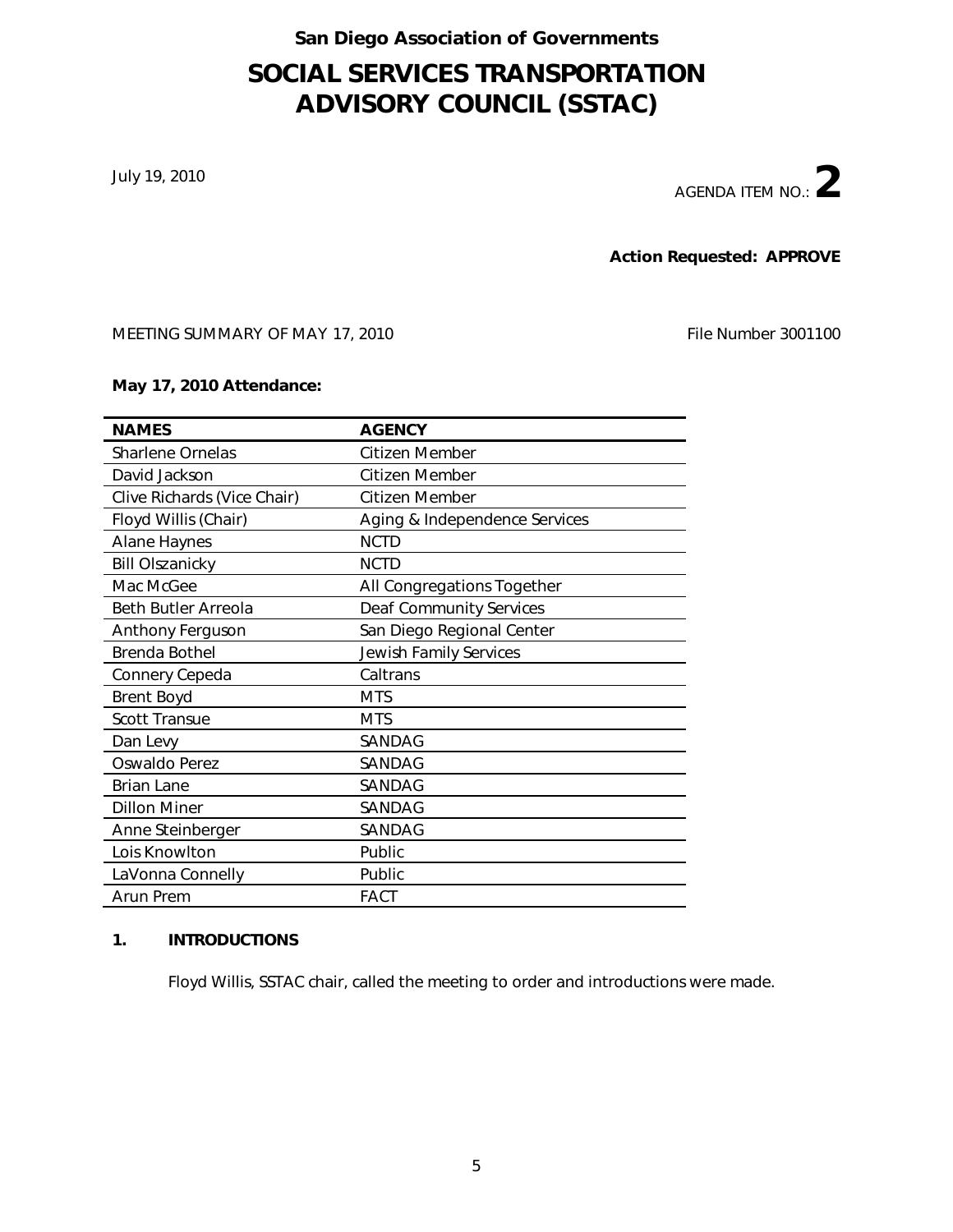#### 2. APPROVAL OF THE MEETING SUMMARY OF MARCH 15, 2010

Ms. Ornelas, Citizen Member, corrected the following errors: 1) Bay shore bikeway sheet nine "white or long cane" for blind people; 2) Side flairs, not sight flairs; and 3) Requested a stop sign be put at the driveway.

Clive Richards, Vice Chair, motioned to approve the minutes as corrected.

Ms. Ornelas seconded, and minutes were approved unanimously by a roll-call vote of the council.

#### 3. PUBLIC COMMENT

No public comment.

#### 4. CHAIRPERSON'S REPORT AND COMMITTEE MEMBER COMMENTS

Alane Haynes, North County Transit District (NCTD), stated that this is her last meeting as NCTD manager of paratransit; she will retire May 27. Her replacement, Alex Williams, started today (May 17) and will be attending next meeting.

Chair Willis asked whether Ms. Haynes would be interested in holding a position on SSTAC as a member of the public.

Ms. Haynes expressed interest in participating in SSTAC as a member of the public.

Clive Richards, Vice Chair, stated that he has noticed some poor directions being generated by the online trip planner (OTIS). Chair Willis asked what should be the procedure to follow up with comments and issues like this one. Dan responded that OTIS is no longer updated because Google Transit has a much more sophisticated planning tool. Chair Willis suggested adding a discussion of topic to agenda for next meeting. Brenda Bothel, Jewish Family Services, agreed that OTIS does not provide adequate trip planning outcomes.

Sharlene Ornelas stated that the info-express 4900 transit phone number does not fully explain "options" when "press 1"/ "press 2" does not work. Mr. Levy suggested approaching the Metropolitan Transit System (MTS) with the phone problems since MTS operates phone system, not SANDAG.

Ms. Ornelas stated that bus drivers need to pull in to stops as close to the curb as possible to facilitate easier boarding. Also, Sharlene suggested the bus drivers should ask people to not stand near the doors when there are seats or other standing room available.

#### 5. STAFF REPORT

Oswaldo Perez, SANDAG, stated that fliers have been distributed to inform the public of the City of La Mesa's Transportation and Mobility Expo. In addition, the City of La Mesa has also created a travel training program called "Travel San Diego by Bus, Trolley, and Train."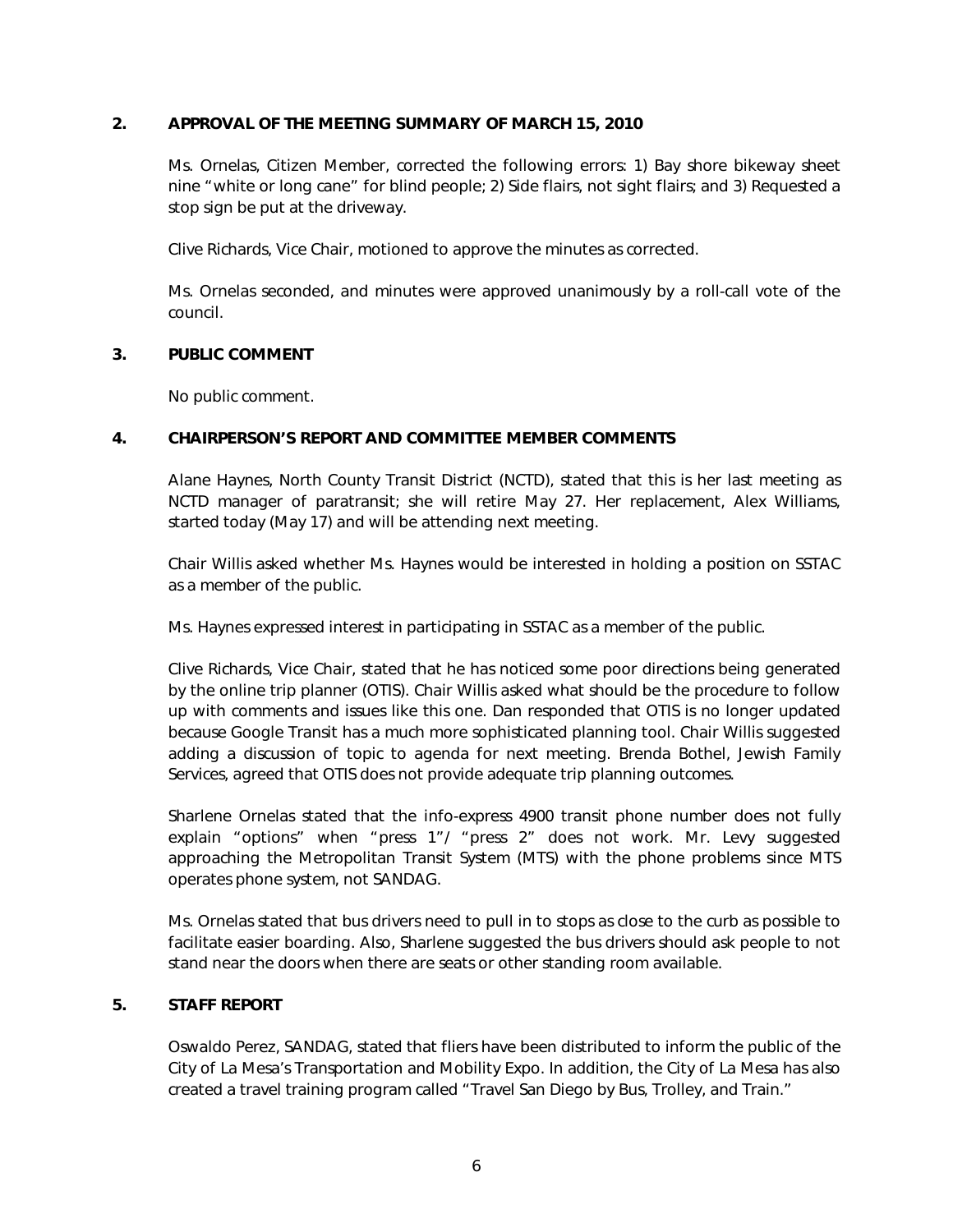Chair Willis asked whether SANDAG or Grossmont Health Care District is providing funding for expo. Mr. Perez responded that both are paying, with the SANDAG portion coming from the Senior Mini-Grant program.

#### 6. 2010-2104 COORDINATED PLAN OUTREACH EFFORTS

Mr. Perez stated that data has been collected through the rural transportation survey and the results will be discussed with the community through public outreach that SANDAG will be performing in late June and early July. Chair Willis asked about the geographical distribution of responses. Dillon Miner responded that responses by zip code will be included in the draft report to be released in September.

#### 7. COMPASS CARD UPDATE

Anne Steinberger, SANDAG, updated the council on the status of the compass card rollout. The \$2 fee for lost compass cards is in effect as of May 1. All monthly passes for all systems countywide are now on compass. NCTD is stepping up enforcement and may start requiring ID be provided for those with discounted passes. MTS and NCTD are working to provide combined discounted pass.

Ms. Ornelas asked when more validator machines are going to be put in, and whether the Ticket Vending Machines will act as validators also. Ms. Steinberger responded that she is working with Cubic so the Ticket Vending Machines will also act as validators, and that staff is working towards improving validator accessibility also. She states that a lack of funding is the biggest restraint currently. Ms. Ornelas requested that validators that are moved should be placed near mats since visually impaired individuals become accustomed to the existing location.

Ms. Bothel stated that cards that are bent do not seem to work, and asked whether new passes include photos. Ms. Steinberger responded that the bending of the Compass card may have damaged the computer chip inside, making it non functional. If the damaged card is registered, it will be replaced for free. She also responded that most passes do not have photos on them.

Vice Chair Richards asked when card fee enforcement is starting. Ms. Steinberger said that notifications of correct usage have been released giving enforcement the ability to start implementing fines.

Vice Chair Clive reported that a card checker registered that he had not tapped the card. Ms. Steinberger responded that as technology issues are getting resolved, there may still be some mistakes. Vice Chair Richards requested that riders not be fined if the checker finds that the rider did not tap their card, since this reading can be due to an error.

#### 8. GRANT PROGRAMS UPDATE

Mr. Perez stated that JARC, New Freedom, and Senior Mini-Grant funding cycles will all coincide this year. 5310 will have \$14.3 million available statewide. SAFETEA-LU was extended until December 2010 and apportioned \$1.8 million for JARC and \$885,000 for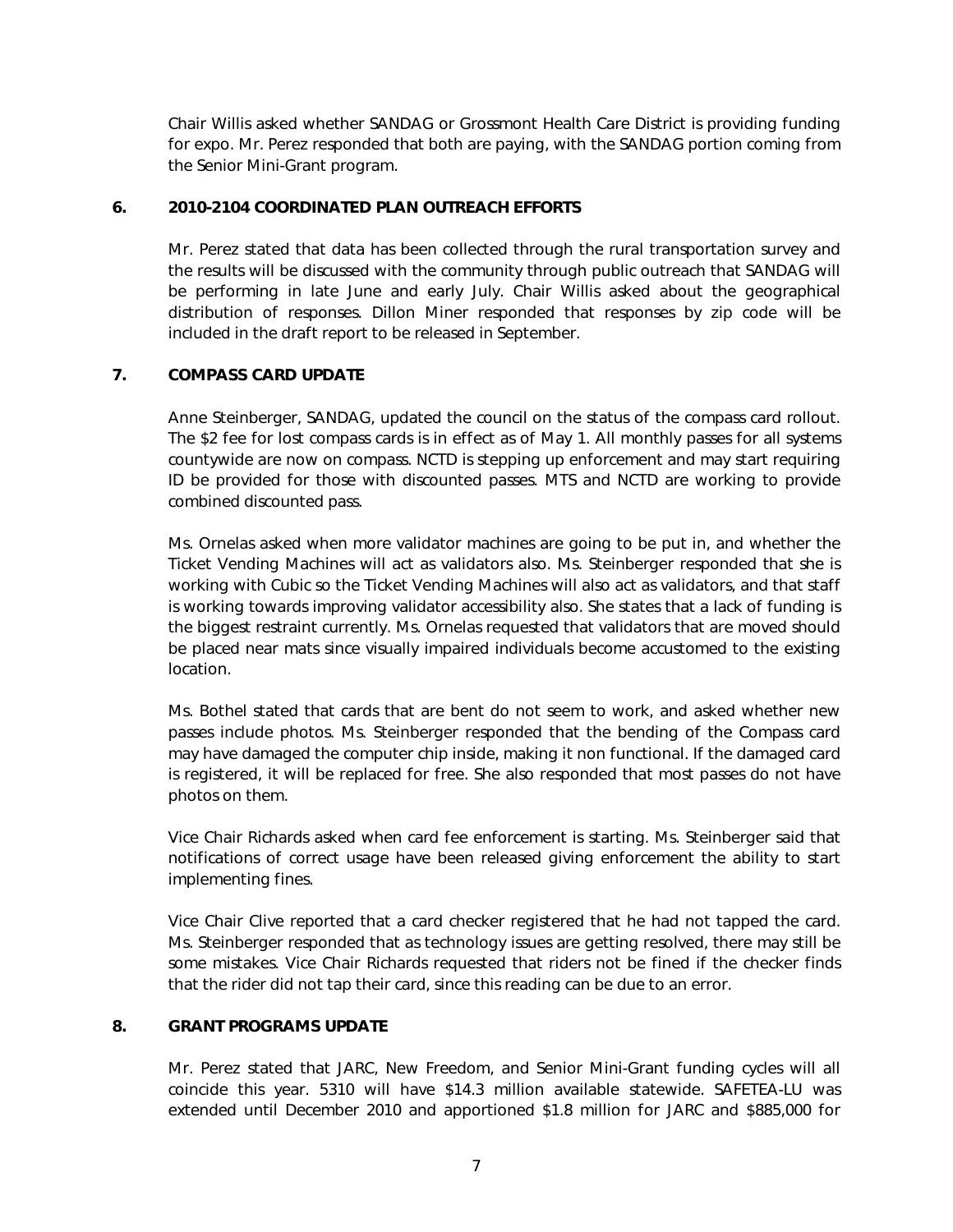New Freedom for the San Diego region. A portion of this will be spent on administration of the programs, and the remainder will be distributed through the competitive selection process.

Chair Willis noted that we collected \$30,000 less than we expected for the Senior Mini-Grant program. Mr. Perez agreed that there is less funding available than originally expected in this program, however, it should not affect existing grant awards.

Mr. Levy said that the State will run the statewide JARC and New Freedom competitive selection process during the same time frame as SANDAG. Potentially a 5310 cycle will be on the same schedule also. This is convenient since Senior Mini Grant can be used as local match money for any of these federal grants.

Ms. Haynes asked if Senior Mini Grant program will continue to be reviewed and reevaluated annually. Mr. Levy replied that the program will probably not be reviewed annually, only as needed. Also, the funds will start being distributed on a two year cycle.

Chair Willis said that SSTAC needs a report to compare the performance of the programs to the adopted criteria with adequate time to review so that the Transportation Committee can make an informed decision about extending the funding. He also requested an additional six month review so the services' effectiveness can be evaluated.

Vice Chair Richards asked if there is any commitment to funding the third year. Mr. Levy responded that there is a commitment, but it is based on performance and collected revenues, so funding is not guaranteed for the third year. Vice Chair Richards asked if SSTAC will review the contract each year. Mr. Levy responded the responsibility for this decision belongs to the Transportation Committee, not with SSTAC. However, SSTAC will review the report, but cannot provide input to the Transportation Committee due to conflicts of interest.

Chair Willis suggested that SANDAG enter into discussions early on with providers whose performance does not seem adequate to help them improve before losing funding. He also noted that the Transportation Committee will consider extending the funding for projects for a third year in February 2011.

#### 9. JARC AND NEW FREEDOM EVALUATION CRITERIA AND FEDERAL REPORT

Mr. Perez cited Page 15 - Approval of JARC and NF Criteria. This item was initially anticipated to be considered by the Transportation Committee on May 21, however, now it is on the agenda for June 4.

Mr. Levy brought the Federal Report for the San Diego region to the Transportation Committee. This information, once received by the federal government, is then compiled into a national review report that is released annually.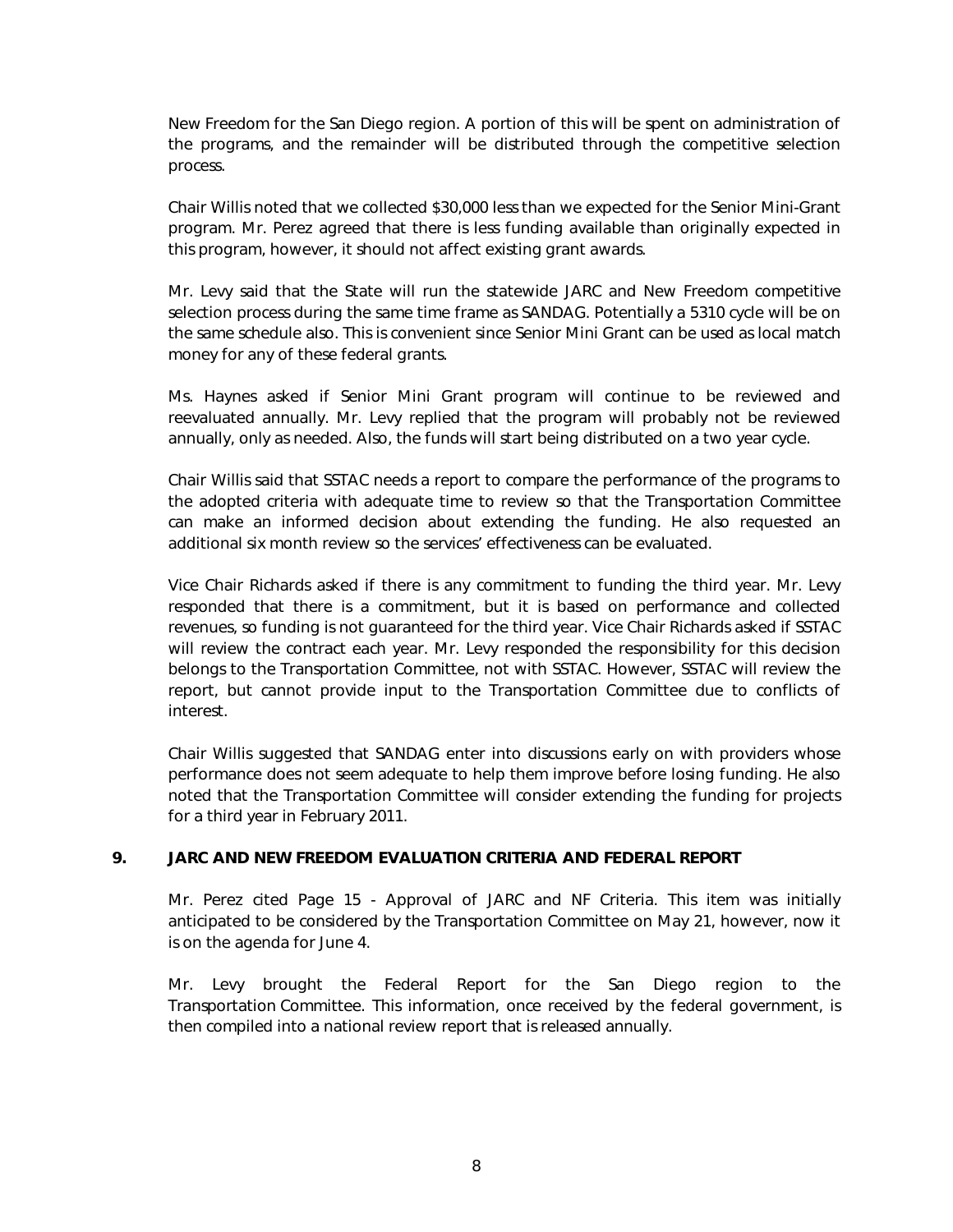#### 10. SSTAC CHARTER REVISION AND MEMBERSHIP ROSTER

Chair Willis reviewed the proposed guidance for attendance regulations and determining a seat to be "vacant" and open for replacement (page 33). He stated that these new rules assert that any member absent for three consecutive meetings without informing staff in advance would be removed from the council. At that point the chair may assign an alternate to fill the vacant position for the rest of the term. He also suggested that SSTAC have a represent of each system representing each fixed-route system, one representing ADA. Mr. Levy responded that this was already included in the membership structure.

Mr. Perez commented that the charter would be updated to coincide with the reelection period in July. Mr. Willis requested that the Transportation Committee approve the roster and that six month rotation cycles should start on the date the roster is approved by the Transportation Committee.

Ms. Butler-Arreola stated that she was not approved by the Transportation Committee as a part of the current membership roster because she replaced a member who passed away during her term serving on the committee. Mr. Levy responded that she did not need to be approved because she was representing an agency who was appointed the membership, not the specific individual.

Chair Willis asked if an organization is removed due to absence, does the agency lose their seat, or is it the individual. Mr. Levy responded that it is the responsibility of an agency to provide representation, so if there are no representatives from a particular agency for three consecutive meetings, it will be the agency that will be removed from their position on the council. Ms. Ornelas noted that agencies should be notified if they are in danger of losing their seat.

Vice Chair Richards made a motion to accept with cited changes. Ms. Ornelas seconded the motion. The SSTAC Charter and Membership structure revisions with cited changes were approved by unanimous roll-call vote.

#### 11. RIDERSHIP REPORT

This item was discussed in conjunction with Item 12 below.

#### 12. TRANSIT OPERATORS UPDATE

Ms. Haynes explained the Free Fares program on the Breeze. Currently the program is averaging about 1,700 trips per month. It is impossible to track the program on the rail services. She noted that the program is very popular and it is benefiting both the riders and the agency by saving paratransit trips. Ms. Ornelas questioned the spike that occurred in October. Ms. Haynes responded that there was a spike not only in this program, but also the paratransit and fixed-route ridership. She did not have an explanation.

Chair Willis discussed the timing of annually reviewing these reports at the SSTAC meetings, which typically would have been at the March meeting.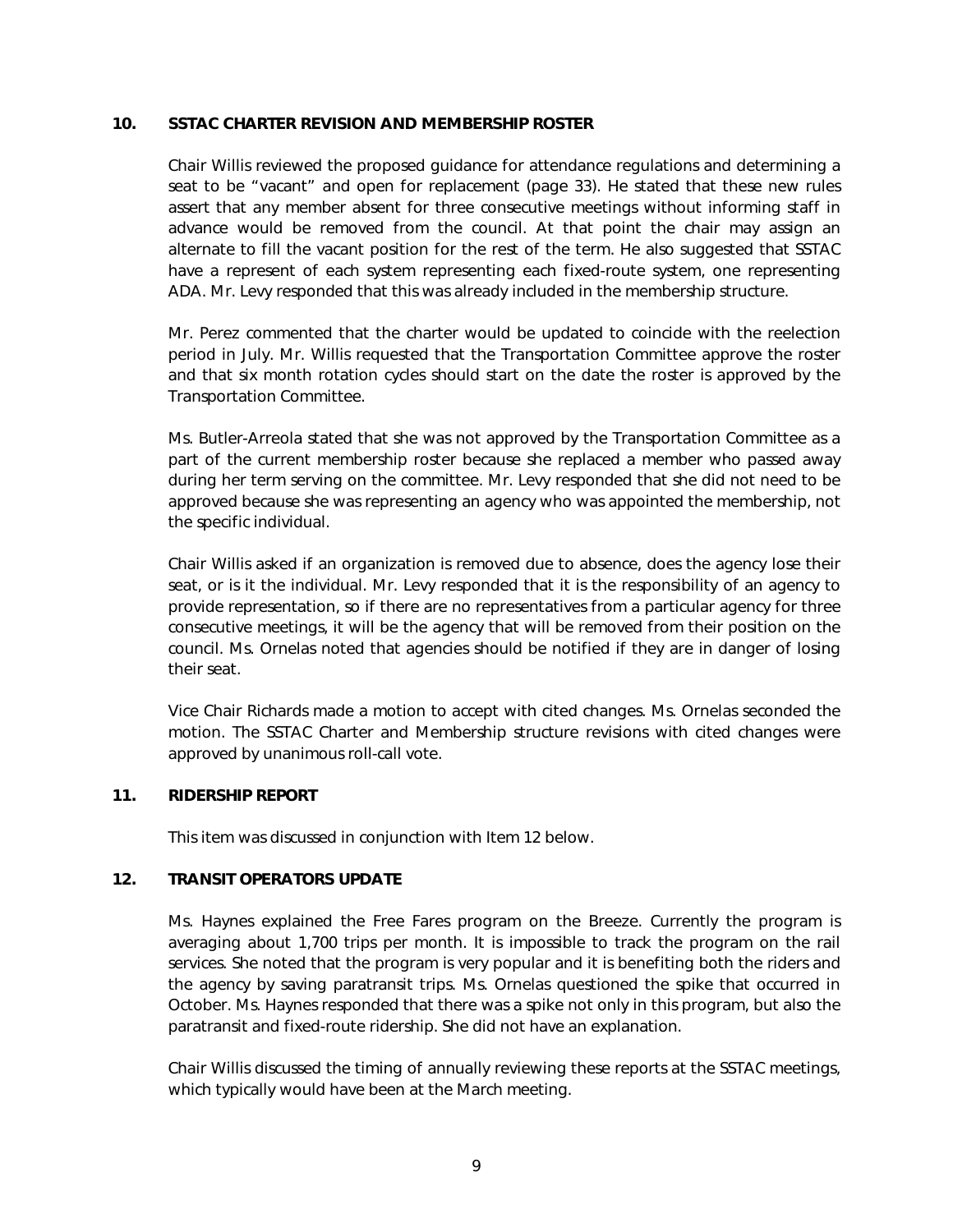Bill Olszanicky spoke about the July 1 service changes which involve some routes being contracted to First Transit, including the 309, 313, and 315. NCTD is also in the process of developing a Mobility Study, just completing the third round of outreach in March. The service plan component has been delayed, with anticipated Board action in October. With this delay, and major service changes resulting from this service plan are not expected until early next year.

Clive Richard asked if the mobility study was available online. Mr. Olszanicky responded that only interim documents have been available, however, the mobility study in its whole is still being developed so it is not available online.

Brent Boyd, MTS, explained the ridership spikes in October. October is traditionally a high ridership month because of school ridership and the month being 31 days. He mentioned major service reduction in February that reduced Sunday service saving about \$7-7 million in subsidies. A service change in June will affect 13 routes, including adding some service back to Sundays.

Ms. Ornelas pointed out that the number of pass-ups were higher than the previous year. Scott Transue responded that this resulted from operating fewer vehicles because of service reductions while trying to serve a higher number of riders.

Vice Chair Richards made a motion to accept ridership report. Ms. Bothel seconded the motion. The motion was approved unanimously by roll-call vote.

#### 13. FULL ACCESS AND COORDINATED TRANSPORTATION (FACT) UPDATE

Chair Willis introduced a new member of FACT, Arun Prem. Mr. Prem introduced himself and proceeded to give an update on FACT. He stated that NCTD distributed 12 vehicles that had been retired from NCTD service. These vehicles were donated to 12 different agencies. FACT is also working on the Ramona Pilot Project. The draft scope of work is completed and the request for bids will be released on June 1. FACT is anticipating to begin providing rides for seniors in Ramona age 60 years and older beginning on October 4.

FACT is looking for community input. Mr. Prem stated that he believes the roll of FACT is to work towards coordinating services throughout San Diego County. However, to achieve this, it is necessary to start working at a smaller scale before serving the entire region. Mr. Prem stated that he is looking forward to the next CAM meeting.

#### 14. ADJOURNMENT

The meeting was adjourned at 11:38 a.m.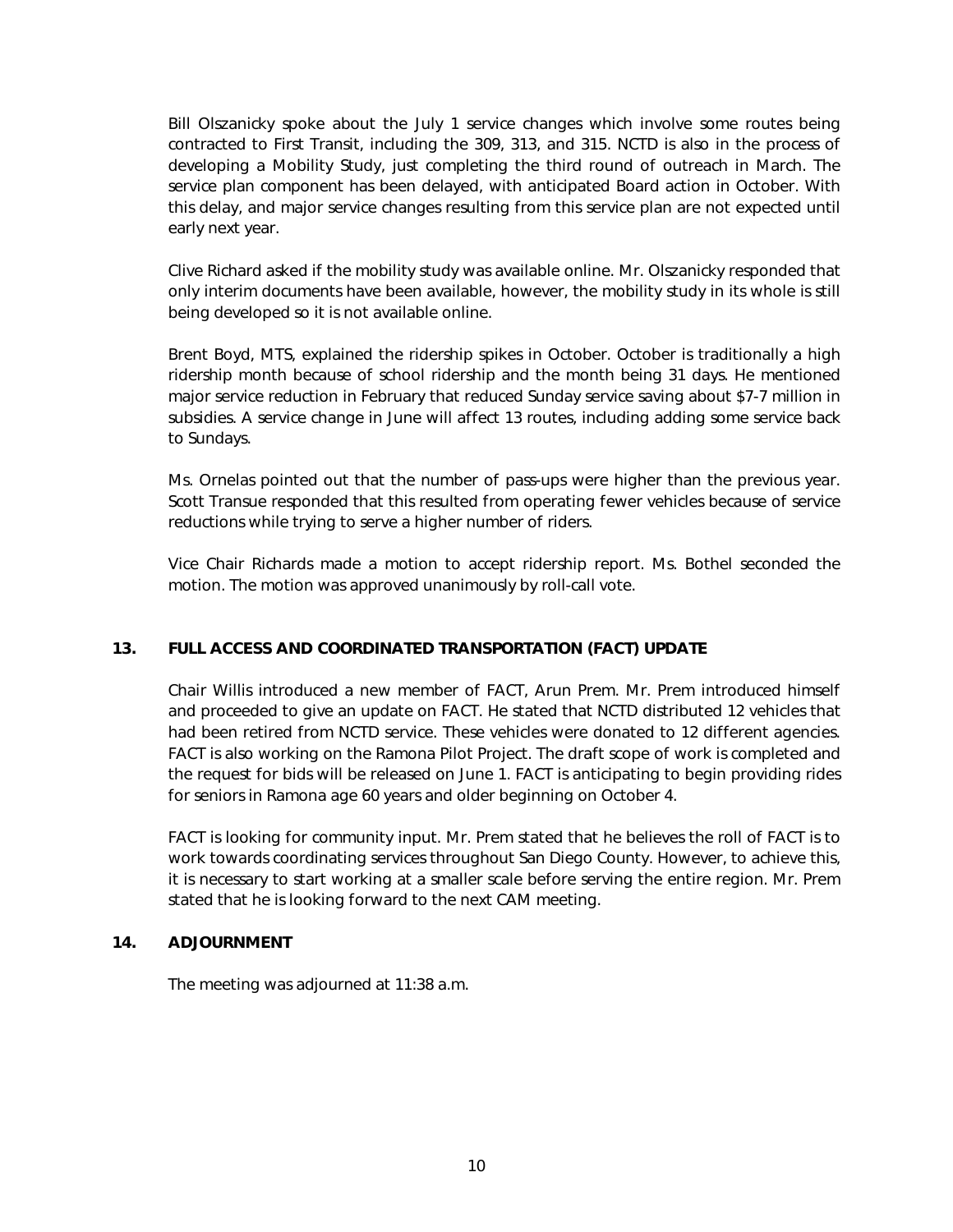Agenda Item #6 **SSTAC** 

## TRANSPORTATION COMMITTEE<sup>TULY 19, 2010</sup>

July 16, 2010

AGENDA ITEM NO  $\cdot$  4

File Number 3320100

Action Requested: APPROVE

#### SOCIAL SERVICES TRANSPORTATION ADVISORY COUNCIL MEMBERSHIP AND CHARTER AMENDMENT

#### Introduction

The California Public Utilities Code (PUC) Section 99238 requires that a Social Services Transportation Advisory Council (SSTAC) be created and maintained in each county to provide advice on social service transportation issues. The SSTAC for San Diego County was created in 2006. SANDAG also had a Transit Accessibility Advisory Committee (TAAC) that provided advice on physical accessibility issues for new transit equipment and construction projects. In order to reduce potential for overlap and the number of advisory committees, TAAC was merged into SSTAC in 2008.

#### Recommendation

The Transportation Committee is asked to approve (1) The reappointment of four members to the Social Services Transportation Advisory Council (SSTAC) for additional three-year terms; (2) The appointment of five new alternate citizen members; and (3) The restructuring of SSTAC membership and amendment of the SSTAC Charter.

When the two committees were merged, a new combined membership roster was created. The PUC requires one-third of the members of SSTAC to be appointed each year. On May 17, 2010, the SSTAC accepted a proposed amendment to its charter, which includes conditions for attendance and voting to better facilitate member participation at the meetings. This report recommends restructuring the membership structure of SSTAC, reappointing four out of the six members whose term expires this year for an additional three-year term, appointing five new citizen members to act as alternates, and approving the proposed amendment to the SSTAC Charter.

#### **Discussion**

#### *Committee Restructuring*

Based on PUC requirements, the initial appointments to the new SSTAC were set up such that one-third of the members were appointed for a one-year term, one-third for a two-year term, and one-third for a three-year term. After these initial appointments, the term for reappointed members is three years.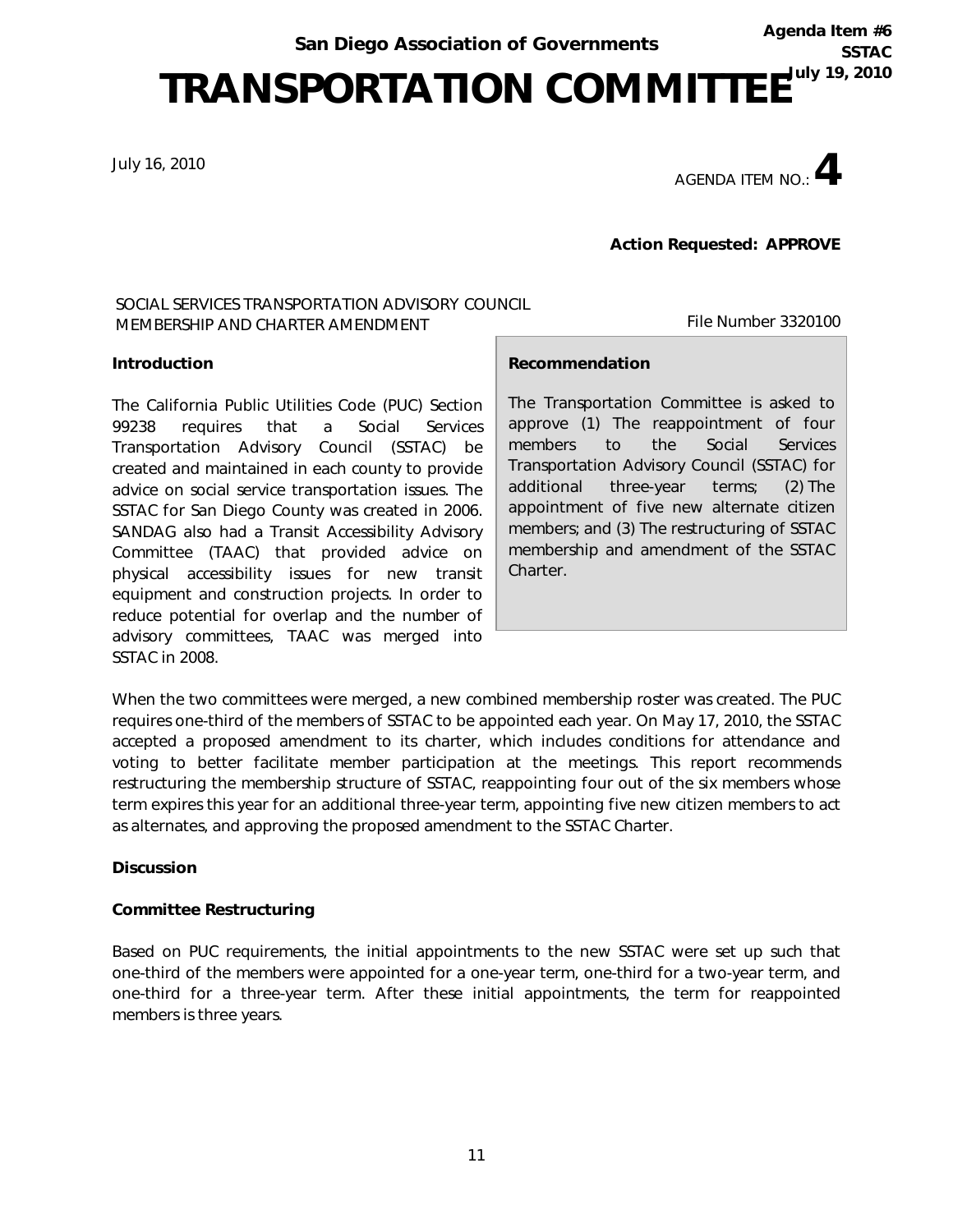Staff proposes splitting the citizen member category into two subcategories:

- 1. Two of the citizen members would be aligned to the membership requirements called for in the PUC that one member represent the interests of potential transit users who are 60 years of age or older, and that one member represent the interests of potential transit users who are disabled.
- 2. The remaining three citizen members would be designated as at-large voting members.

This proposed membership structure would satisfy the different roles being fulfilled by this committee by ensuring conformance with the PUC and achieving a diverse membership that will provide valuable insight into transportation issues and ensure a high-level knowledge of the Americans with Disabilities Act and Title 24 requirements. Alternate members would also be appointed for each of the five citizen members.

#### *Committee Appointments*

Of the 18 members that are currently appointed to SSTAC, six members' terms will expire on August 1, 2010. SANDAG staff recommends the reappointment of four of the six SSTAC members whose terms are expiring. These members have exhibited a continued interest in promoting social service transportation, advocating for improving the accessibility of the transit system, and a commitment to attending regular meetings. The remaining two members whose terms are expiring are not recommended for reappointment due to their poor attendance records.

To fill the remaining vacancies, SANDAG issued a notice asking for interested individuals to submit a letter of consideration. This was accomplished through an announcement at a Transportation Committee Meeting, an e-mail sent to all subscribers of the Social Services Transportation listserve, and posting on the SANDAG Web page. On July 1, 2010, SANDAG staff met with the SSTAC Chairman to review the submissions. Six submissions were received, of which five are recommended to be included as alternate members based on qualifications and the current membership needs of the committee. The alternate members match the qualifications of the citizen members; however, they may only vote in the absence of a regular citizen member. The alternate members will provide an experienced pool to draw from as we need to fill openings from the citizen positions in the future.

The following tables show the recommended reappointments, new appointments, and those not recommended for reappointments:

| <b>Member/Agency with Expiring Terms</b> | <b>Existing Category</b>                            |  |  |
|------------------------------------------|-----------------------------------------------------|--|--|
| Clive Richard                            | At-Large Citizen Member                             |  |  |
| Beth Butler-Arreola                      | Two Representatives of Social Service Providers for |  |  |
|                                          | Persons with Disabilities (PUC Requirement)         |  |  |
| Full Access & Coordinated Transportation | Two Representatives from the Consolidated           |  |  |
|                                          | Transportation Service Agency (PUC Requirement)     |  |  |
| <b>MTS Paratransit</b>                   | Two Representatives from each of the Transit        |  |  |
|                                          | <b>Operators</b>                                    |  |  |

#### Recommended Reappointments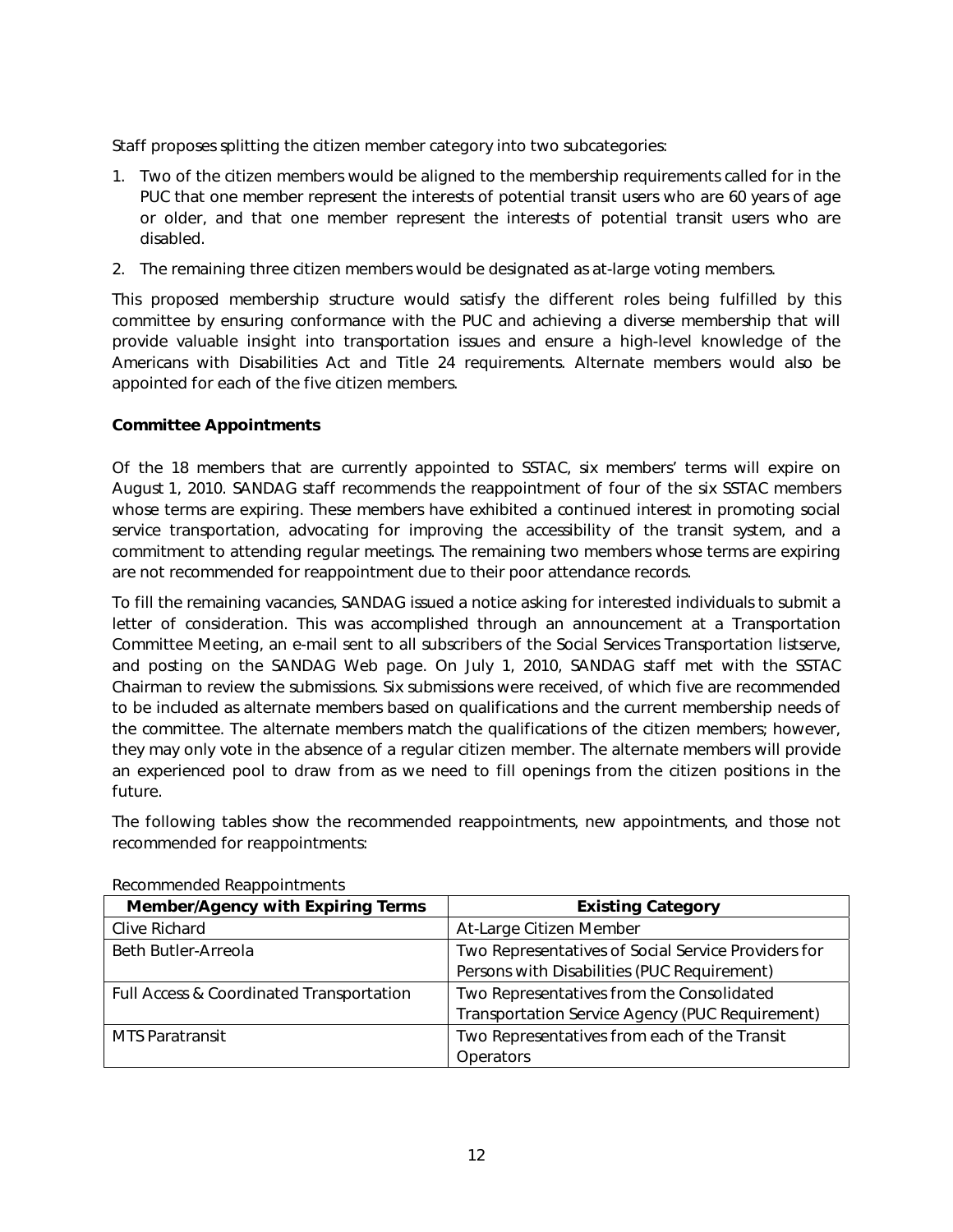| <b>Recommended New Appointments</b> |                                                             |  |  |  |
|-------------------------------------|-------------------------------------------------------------|--|--|--|
| <b>New Member</b>                   | <b>New Category</b>                                         |  |  |  |
| Clytie Koehler                      | Special Interest Alternate Citizen Member (PUC Requirement) |  |  |  |
| Tamara Airhart                      | Special Interest Alternate Citizen Member (PUC Requirement) |  |  |  |
| Judy Stern                          | At-Large Alternate Citizen Member                           |  |  |  |
| Erick Asero                         | At-Large Alternate Citizen Member                           |  |  |  |
| Hong Tran                           | At-Large Alternate Citizen Member                           |  |  |  |

#### Recommended New Appointments

#### *Charter Amendment*

Additionally, a proposed charter amendment is included as an attachment to this report. This amendment includes changes consistent with the new proposed membership structure, and additional changes that will allow the Chairperson to declare a position as vacant in circumstances of poor attendance. This will encourage improved attendance and also facilitate better member participation.

CHARLES "MUGGS" STOLL Director of Land Use and Transportation Planning

Attachments: 1. SSTAC Membership and Terms Including Proposed Reappointments and New Appointments

2. SSTAC Proposed Charter Amendment

Key Staff Contact: Daniel Levy, (619) 699-6942, dle@sandag.org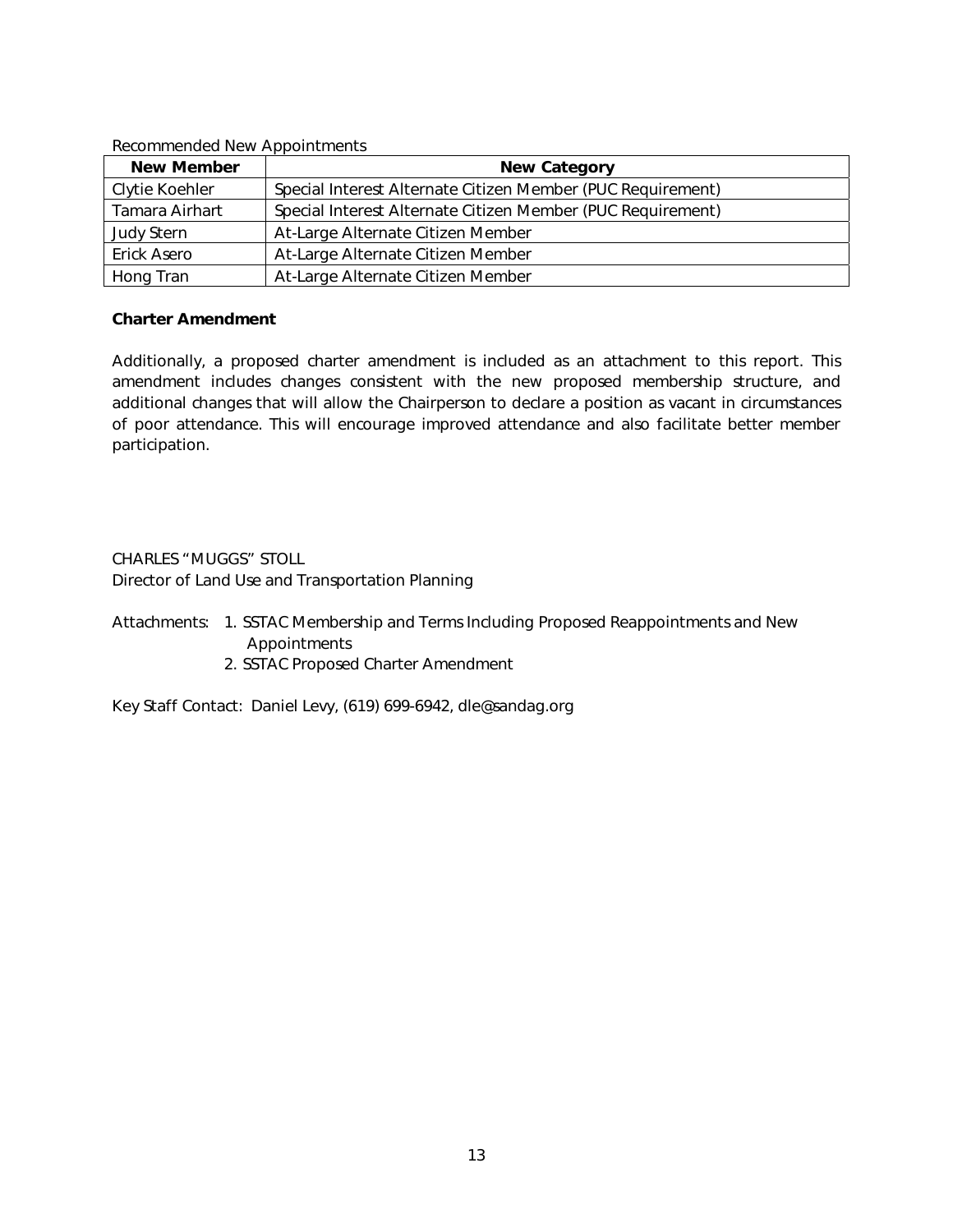## Attachment 1 Social Services Transportation Advisory Council Membership and Terms Including Proposed Reappointments and New Appointments

| <b>Member</b>              |                                                                              | Term (yrs.) Term Exp.* | <b>Member</b>                                                                     | Term (yrs.)    | Term Exp.* |  |  |
|----------------------------|------------------------------------------------------------------------------|------------------------|-----------------------------------------------------------------------------------|----------------|------------|--|--|
|                            |                                                                              | <b>Citizen Members</b> |                                                                                   |                |            |  |  |
|                            | <b>Special Interest Alternates</b><br><b>Special Interest Voting Members</b> |                        |                                                                                   |                |            |  |  |
| Clive Richard <sup>1</sup> | $\overline{3}$                                                               | 2013                   | Clytie Koehler <sup>2</sup>                                                       | $\overline{2}$ | 2012       |  |  |
| Sharlene Ornelas           |                                                                              | 2011                   | Tamara Airhart <sup>2</sup>                                                       | 3              | 2013       |  |  |
|                            | <b>At-Large Voting Members</b>                                               |                        | <b>At-Large Alternates</b>                                                        |                |            |  |  |
| Jackson Alexander          |                                                                              | 2011                   | Judy Stern <sup>2</sup>                                                           | 3              | 2013       |  |  |
| David Jackson              | $\overline{2}$                                                               | 2012                   | Erick Asero <sup>2</sup>                                                          | 2              | 2012       |  |  |
| Chuck Lungerhausen         | 1                                                                            | 2011                   | Hong Tran <sup>2</sup>                                                            | 3              | 2013       |  |  |
|                            |                                                                              | <b>Agency Members</b>  |                                                                                   |                |            |  |  |
|                            |                                                                              |                        | Two (2) Representatives of Social Service Providers for Seniors                   |                |            |  |  |
| Floyd Willis               | $\overline{2}$                                                               | 2012                   | County of San Diego, Aging and Independence Services                              |                |            |  |  |
| Brenda Bothel              | 1                                                                            | 2011                   | Jewish Family Services                                                            |                |            |  |  |
|                            |                                                                              |                        | Two (2) Representatives of Social Service Providers for Persons with Disabilities |                |            |  |  |
| Beth Butler-Arreola        | 3                                                                            | 2013                   | Deaf Community Services <sup>1</sup>                                              |                |            |  |  |
| Anthony Ferguson           | $\overline{2}$                                                               | 2012                   | San Diego Regional Center                                                         |                |            |  |  |
|                            |                                                                              |                        | One (1) Representative of Social Service Providers for Persons of Limited Means   |                |            |  |  |
| Mac McGee                  | $\overline{2}$                                                               | 2012                   | All Congregations Together                                                        |                |            |  |  |
|                            |                                                                              |                        | Two (2) Representatives from the Consolidated Transportation Services Agency      |                |            |  |  |
| Alane Haynes               | 3                                                                            | 2013                   | Full Access & Coordinated Transportation <sup>1</sup>                             |                |            |  |  |
| Arun Prem                  |                                                                              | 2011                   | Full Access & Coordinated Transportation                                          |                |            |  |  |
|                            |                                                                              |                        | Two (2) Representatives from Each of the Transit Operators                        |                |            |  |  |
| <b>Brent Boyd</b>          | 2                                                                            | 2012                   | Metropolitan Transit System (MTS) Fixed Route                                     |                |            |  |  |
| Dan McCaslin               | 3                                                                            | 2013                   | MTS Paratransit <sup>1</sup>                                                      |                |            |  |  |
| <b>Bill Olszanicky</b>     |                                                                              | 2011                   | North County Transit District (NCTD) Fixed Route                                  |                |            |  |  |
| <b>Scott Transue</b>       | $\overline{2}$                                                               | 2012                   | <b>NCTD Paratransit</b>                                                           |                |            |  |  |

<sup>1</sup> These citizen members/agencies are recommended for reappointment;

approval by the Transportation Committee

<sup>2</sup> These members are recommended for appointment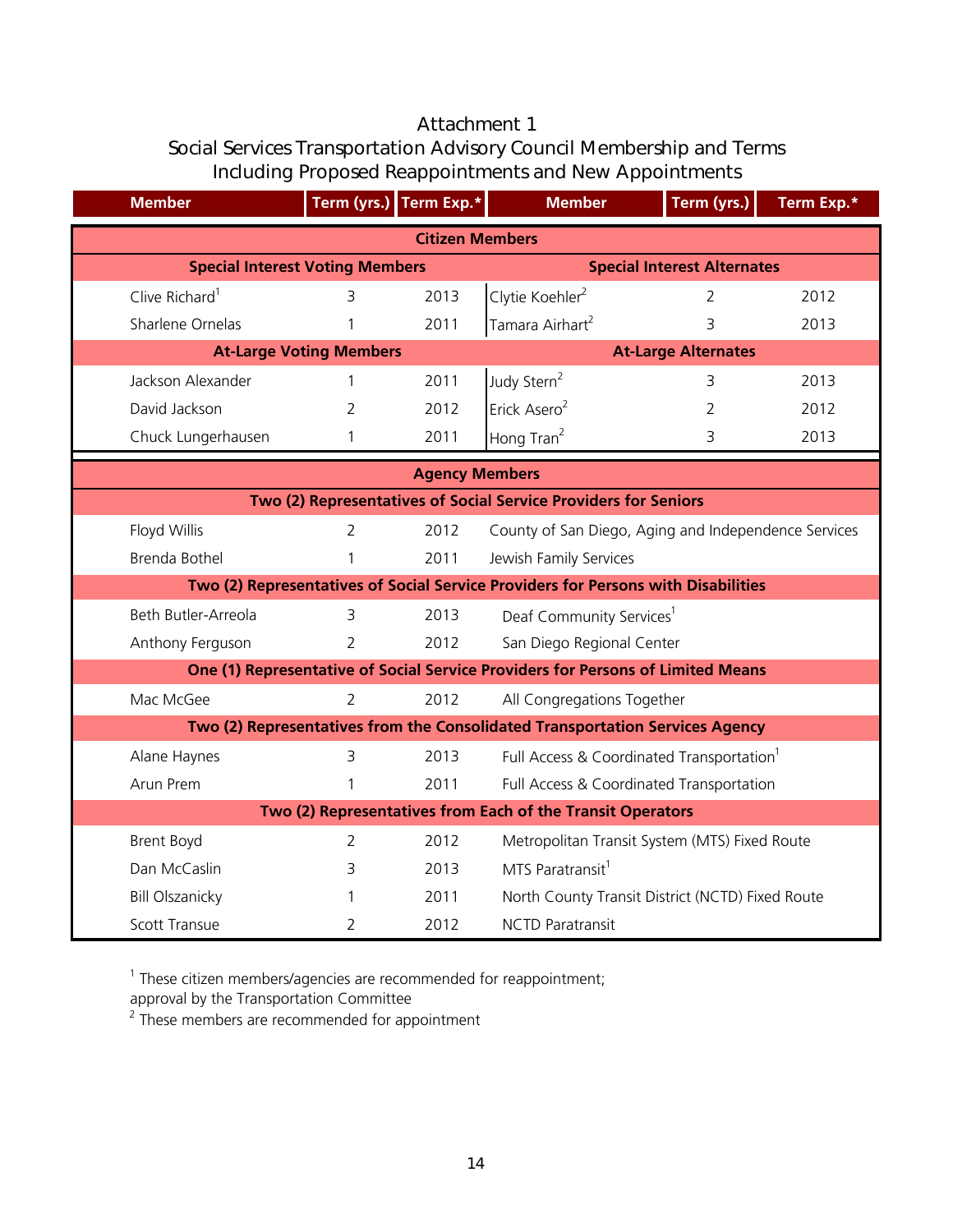

#### Attachment 2

### COMMITTEE/WORKING GROUP CHARTER SOCIAL SERVICES TRANSPORTATION ADVISORY COUNCIL (SSTAC)

#### PURPOSE

The mission of the Social Services Transportation Advisory Council (SSTAC) is to review, recommend and encourage the use of accessible transportation services through:

- Promoting the coordination of transportation serving seniors, individuals with disabilities, and persons of limited means;
- Advising staff on transit facilities compliance with the requirements of the Americans with Disability Act (ADA) and Title 24; and
- Advising staff on the accessibility and usability of transit facilities beyond strict interpretation of regulations based on actual experience and knowledge.

#### LINE OF REPORTING

The Social Services Transportation Advisory Council Subcommittee is the successor group to the Subcommittee on Accessible Transportation (SCAT) that was formed by SANDAG in 1979 in response to federal and state requirements and increased local interest and involvement in accessibility issues. SSTAC advises SANDAG on regional planning issues regarding accessible transportation in the public and nonprofit sectors. SSTAC reports to the SANDAG Transportation Committee, which in turn reports to the SANDAG Board of Directors.

#### RESPONSIBILITIES

SSTAC advises the SANDAG Board of Directors and its Transportation Committee regarding regional issues of accessible transportation provided by the public and private sector. These activities include the following:

- Provide input on accessible transportation issues for SANDAG's Regional Transportation Plan (RTP), and other relevant SANDAG plans and programs;
- Provide input for the key activities required for the development of the Coordinated Public Transit Human Services Transportation Plan (Coordinated Plan). This includes assistance with the following activities: assessing current available services; identifying areas of duplicative service and gaps in service; identifying the transportation needs of individuals with disabilities, senior citizens, and persons of limited means; developing strategies for addressing the service gaps, and minimizing the duplication of services; prioritizing transportation services for funding and implementation based on resources, time, and feasibility for implementing the specific strategies identified; and reviewing the draft document for content and language;
- Serve as the Local Review Committee (LRC) and Appeals Board for the Section 5310 federal grant program administered by the State Department of Transportation (Caltrans), which provides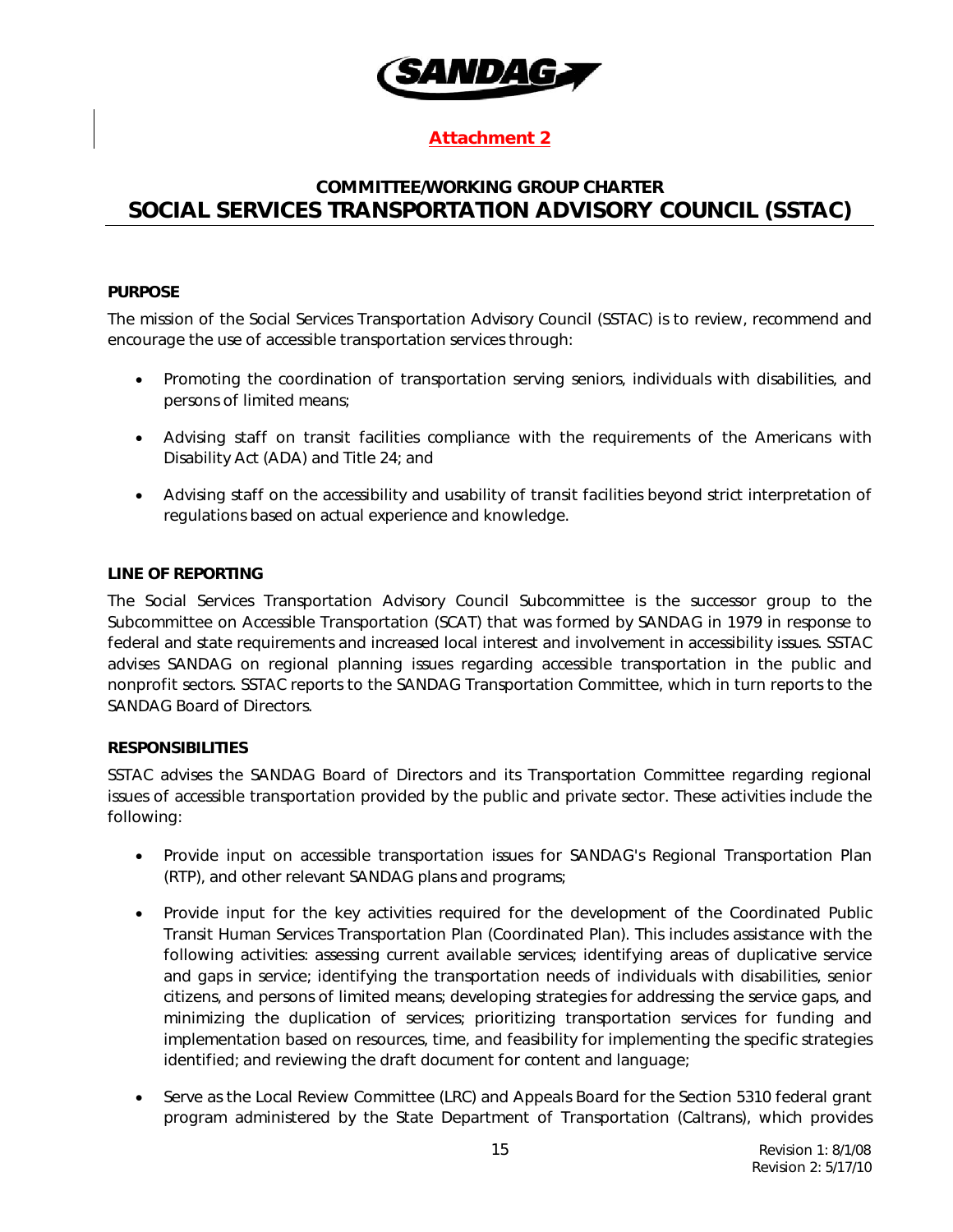partial funding for vehicles for nonprofit agencies;

- Serve as the region's Social Service Transportation Advisory Council to advise SANDAG on the unmet transit needs of senior citizens and individuals with disabilities, as required by the State's Transportation Development Act (TDA);
- Oversee the annual unmet needs process and make a determination of unmet needs as a recommendation to the Transportation Committee per Public Utilities Code 99238(c)(2);
- Provide input on the progress of the region's transit operators in providing accessible transportation to senior citizens and individuals with disabilities;
- Provide input regarding the legal and practical requirements of transit access to be analyzed by staff and as legally required and practically feasible, incorporated into the design and construction of transit facilities;
- Provide input on the progress of the region's Coordinated Transportation Service Agency (CTSA) in assisting nonprofit agencies to coordinate their transportation services;
- Provide input and proposals to SANDAG on legislation and regulations concerning transportation for seniors and individuals with disabilities;
- Fulfill the requirement in the Public Utilities Code of California Section 99238.5 that the Transportation Planning Agency (SANDAG) establish and implement a citizen participation process to solicit the input of transit dependent, and transit disadvantaged persons, including the elderly, handicapped and persons of limited means;
- Assist transit operators in programs that promote use of existing transportation programs to better serve seniors and individuals with disabilities; and
- Comment on regional issues brought before the Committee, which are relevant to the implementation of accessible transportation services under federal and state legislation.
- SSTAC discusses issues of a regional nature, not specific to individual transit operators or to individual events or circumstances. Issues not appropriate to SSTAC discussion are referred to the appropriate transit operator or other organization with authority to resolve the issue.

#### **MEMBERSHIP**

Membership on SSTAC is defined-designed to fulfill the requirements of by the Public Utilities Code Section 99238, of the State of California. SANDAG shall strive to attain geographic and minority representation among the membership from a broad representation of providers and the public. Membership is divided into two categories:

#### CITIZEN MEMBERS:

- 1. One at-large citizen representative of potential transit users who is a senior 60 years or older
- 2. One at large citizen representative of potential transit users who is disabled
- 1.3.ThreewoFour at-large citizen representatives of the interests of seniors, persons with limited means, or disabled transit users who are well versed in the ADA and Title 24 regulations;

#### AGENCY MEMBERS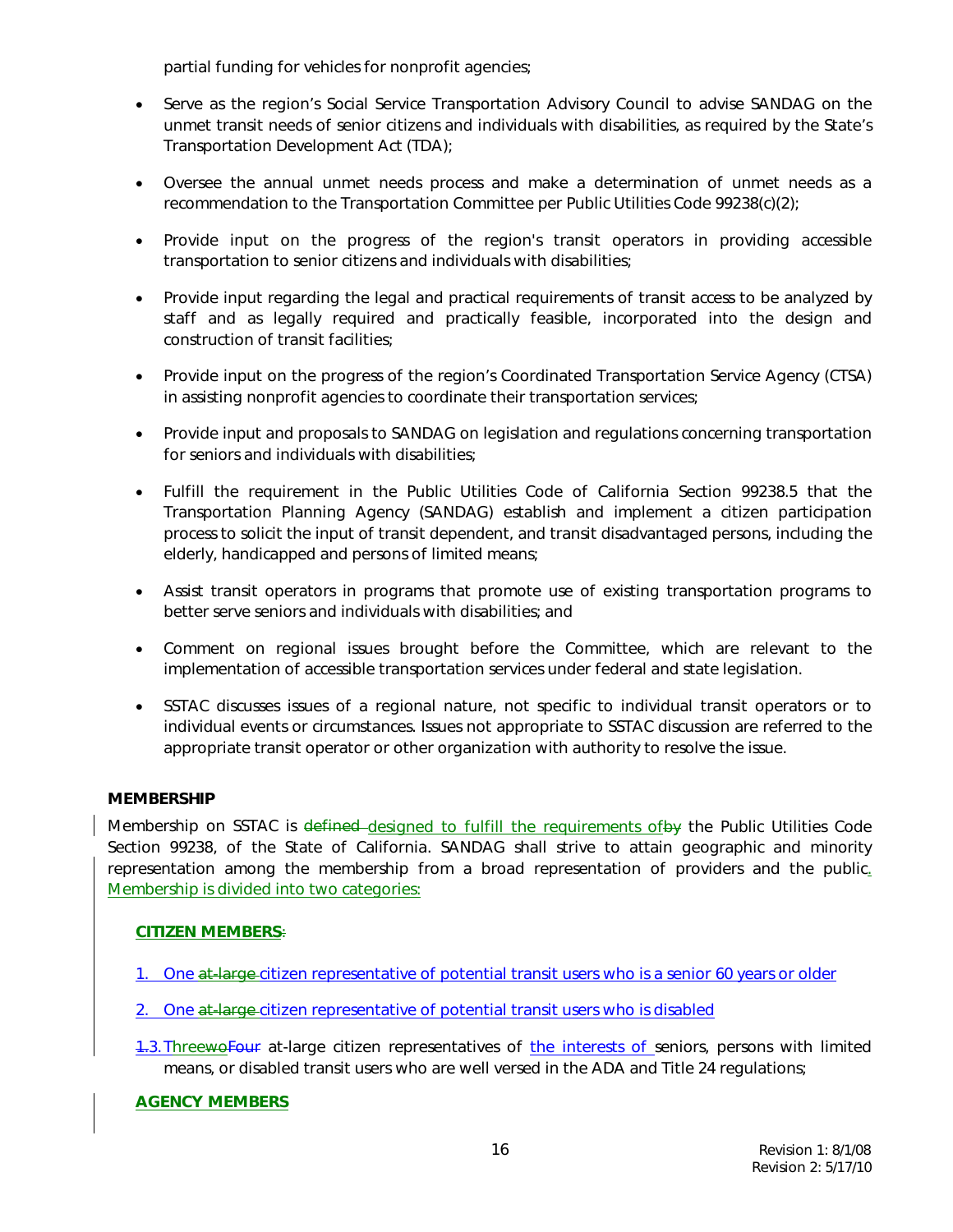- 2.4. Two representatives of the local social service providers for seniors, including one representative of a social service transportation provider, if one exists;
- 3.5. Two representatives of local social service providers for individuals with disabilities, including one representatives of a social service transportation provider, if one exists;
- 4.6.One representative of a local social service provider for persons of limited means;
- $\frac{5.7}{2}$ . Two representatives from the local consolidated transportation service agency, designated pursuant to subdivision (a) of Section 15975 of the Government Code, if one exists, including one representative from a transportation service provider, if one exists;
- 6.8. One representative from NCTD representing fixed-route service;
- 7.9. One representative from NCTD representing ADA Paratransit service;
- 8.10. One representative from MTS representing fixed-route service;
- 9.11. Che representative from MTS representing ADA Paratransit service.

The term of appointment shall be for three years. Initial appointments shall be equally divided among members serving one-, two-, or three-year terms.

#### **ALTERNATES**

Each of the first two citizen members shall be appointed an alternate. For the subcategory of at-large citizen members, up to three alternates shall be appointed. AgencyProvider members mayshall appoint their own voting members in writing to represent their agency on the council, and may also appoint alternates in writing to fill that role when the primary voting member is unable to attend the meeting.

#### **VOTING**

The four at-large voting citizen members shall be drawn from a pool of senior and disabled transit users who are well versed in the ADA and Title 24 regulations. The following sequence shall determine which members of the pool will be voting members and which will act as alternates. Initially the sequence will be based on alphabetical order by first name, and subsequently will rotate every six months with the last person on the list moving to the head of the list.

#### ATTENDANCE AND VOTING

In the circumstance of an absence of a voting citizen member, the Chairperson will choose an alternate from amongst the pool of at-large citizen member alternates previously appointed to participate as a voting member for that meeting based on attendance records or the current needs of SSTAC. Any voting or alternate (non-voting) at large citizen member absent for three (3) consecutive meetings without having such absences excused by the Chairperson in advance of the meetings shall have their membership revoked. The Chairperson may assignwill choose an alternatea replacement, from amongst the pool of previously appointed alternates if possible, with the most frequent attendance relative to the current needs of SSTAC-to complete the remainder of the revoked member's term. If the Chairperson does not assign an alternate, then the first citizen member alternate in alphabetical order by first name shall be the replacement to complete the remainder of the revoked member's term. A voting at-large citizen member whose membership is revoked for non-attendance may be reinstated instead as an alternate at-large citizen member upon a majority vote of the council.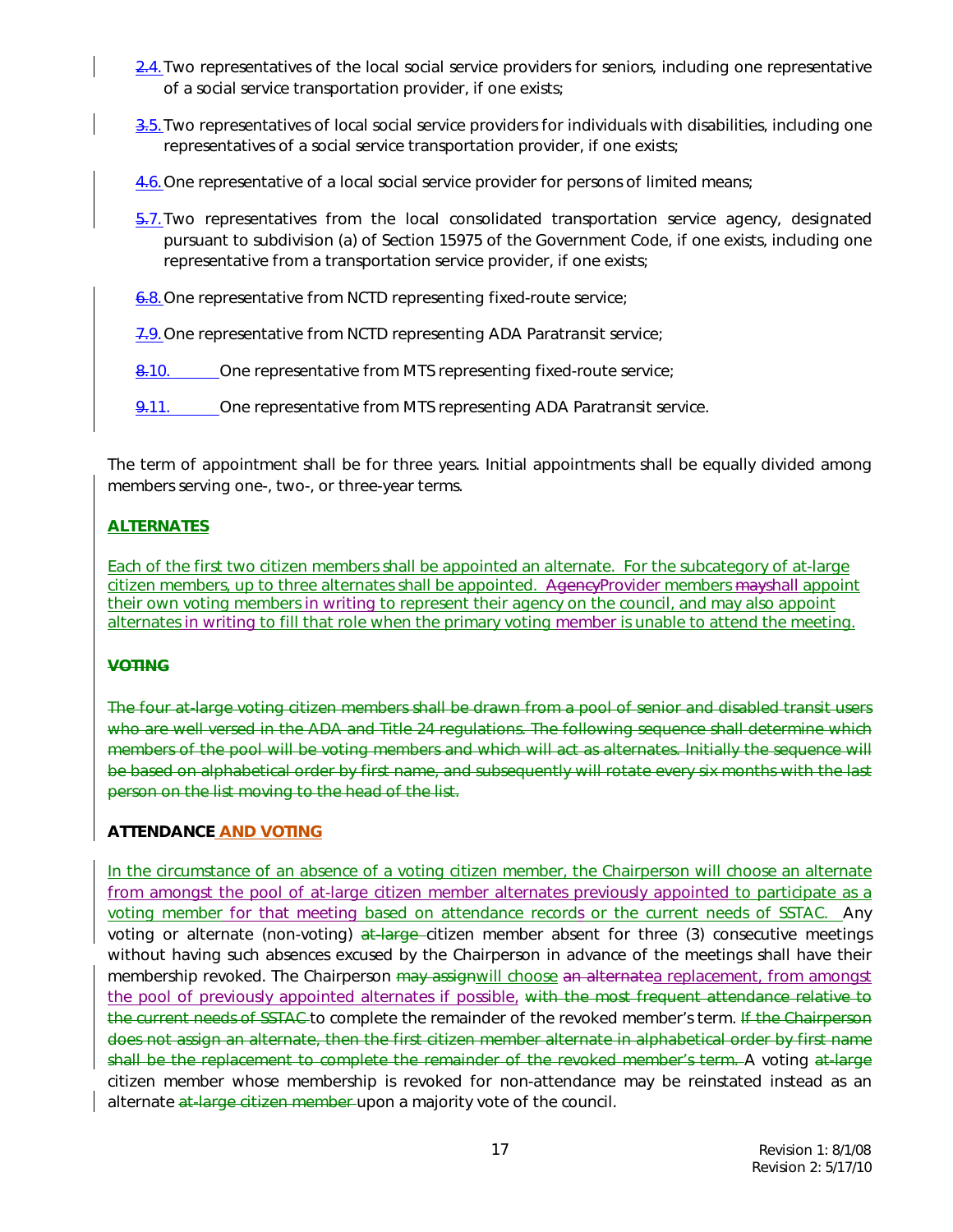If an agency representative of a social service provider is absent for three (3) consecutive meetings without having such absences excused by the Chairperson in advance of the meetings, the position shall be declared vacant. The Chairperson may then assign an agency within the same category of social service providers to complete the remainder of the term.

#### MEETING TIME AND LOCATION

Meetings are usually held on the third Monday of every other month from 10:00 a.m. to 12:00 p.m. in a location that is accessible by public transit and in facilities accessible to individuals with disabilities. . Meetings are usually held in San Diego, either at the Caltrans District 11 Office or at SANDAG but may be held in other locations within San Diego County, depending on the agenda and availability of meeting space. Additional meetings or time and date adjustments may be made by the Chairperson when necessary.

#### ANNUAL PUBLIC HEARING

SSTAC shall hold a minimum of one public hearing for the purposes of receiving public comment on public transit services from the transit dependent, elderly and persons of limited means. The hearing(s) shall be scheduled to ensure broad community participation and should be rotated among the various communities within San Diego County.

#### UNMET NEEDS PUBLIC HEARING

The Transportation Development Act (TDA) of the State of California requires the SSTAC to hold Public Hearings in any year if any TDA funds for that year are not fully expended on public transit. The purpose of the hearings is to provide an opportunity for the public to identify potential transit needs that are not being met and are reasonable to be met with the unspent TDA funds. If there are TDA funds that are not expended for public transit in San Diego County the SSTAC shall hold a minimum of one public hearing for the purposes of receiving public comment on unmet transit needs from the transit dependent seniors and persons of limited means. The hearing(s) shall be scheduled to ensure broad community participation and should be rotated among the various communities within San Diego County.

#### SELECTION OF THE CHAIR

A Chairperson and Vice Chairperson, or Co-Chairpersons, are nominated and elected annually by the membership to serve one-year terms. The Chairperson conducts meetings. The Vice Chair-person shall conduct the meetings in the absence of the Chairperson. A voting or alternate at-large citizen member may be elected Chair or Vice-Chair, but would retain their status as voting or non-voting member during his/her tenure.

#### STAFF LIAISON

SANDAG shall provide staff support for SSTAC. The services to be provided by SANDAG shall include, but not be limited to assisting the Chairman in preparing the agenda, sending out meeting notices, and preparing records of meetings.

#### DURATION OF EXISTENCE

SSTAC is a standing working group that fulfills a state mandate and shall continue to function unless dissolved by the SANDAG Board of Directors or Transportation Committee.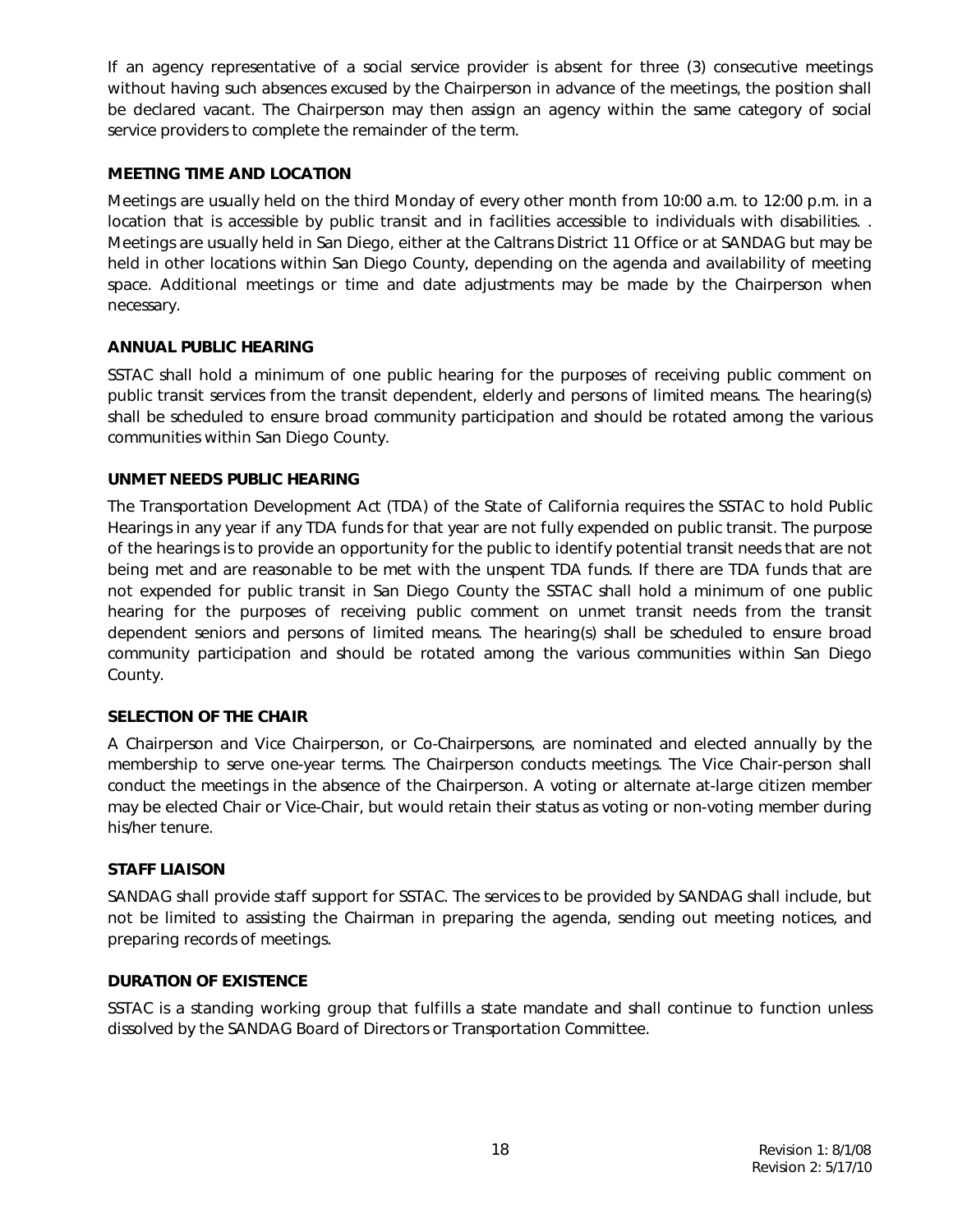TRANSPORTATION COMMITTEE<sup>TULY 19, 2010</sup>

July 2, 2010



Agenda Item #8

**SSTAC** 

Action Requested: INFORMATION

FEDERAL SECTION 5310 PROGRAM AWARDS FILE Number 3320100

#### Introduction

Section 5310 of the Safe, Accountable, Flexible, Efficient Transportation Equity Act: A Legacy for Users (SAFETEA-LU) provides funding for social service agencies to purchase vehicles and related equipment that are used to transport elderly persons and persons with disabilities. The federal grant funds are distributed to the states, which then accept applications from nonprofit agencies and eligible public agencies. Awards are made based on the scores received from local and state review of the applications. This year, approximately \$13.1 million was available statewide.

#### Discussion

As the Regional Transportation Planning Agency for the San Diego region, SANDAG is responsible for the local scoring of the applications received for the region. The Board of Directors has delegated responsibility to the Social Services Transportation Advisory Council (SSTAC) to act as the Local Review Committee for the federal Section 5310 review process. At the May 18, 2009, meeting, SSTAC selected members to serve on the Local Review Committee to review applications for FY 2008-2009 Section 5310 funding. The Local Review Committee completed the review of 20 project applications from 6 applicant agencies. Seventeen applications were for vehicles, and three applications were for related equipment. The applications were scored according to the state's required criteria. SSTAC approved the Local Review Committee scores at its meeting on July 20, 2009, and on July 31, 2009, the Transportation Committee endorsed the scores for the 20 projects awarded by the Local Review Committee for FY 2008-2009 federal Section 5310 program funding, finding that the applications were in conformance with the 2030 Regional Transportation Plan.

Upon endorsement of the scores by the Transportation Committee, the applications were forwarded to Caltrans. Statewide, eligible agencies submitted 86 applications for 325 projects requesting a total of \$16.1 million in program funds. The State Review Committee, convened by Caltrans, reviewed the scores and developed a draft FY 2008-2009 Statewide Prioritized Project List. This list includes projects down to a 110 percent level of available funding to allow for some flexibility if projects higher up on the list are not deliverable, or if additional funding becomes available. On April 8, 2010, the California Transportation Commission adopted the Statewide Prioritized Project List. Attachment 1 includes the projects from San Diego County included in the Statewide Program of Projects for the Federal Transit Administration Section 5310 Elderly and Disabled Transit Program. Eighteen projects in San Diego County were awarded a total of \$962,923 in federal funds for this program. Although less funding was available statewide this year, San Diego County projects had a higher success rate of being funded than in recent years. The region was awarded \$87,000 more than last year with 90 percent of projects submitted being approved for funding, compared with last year's 51 percent.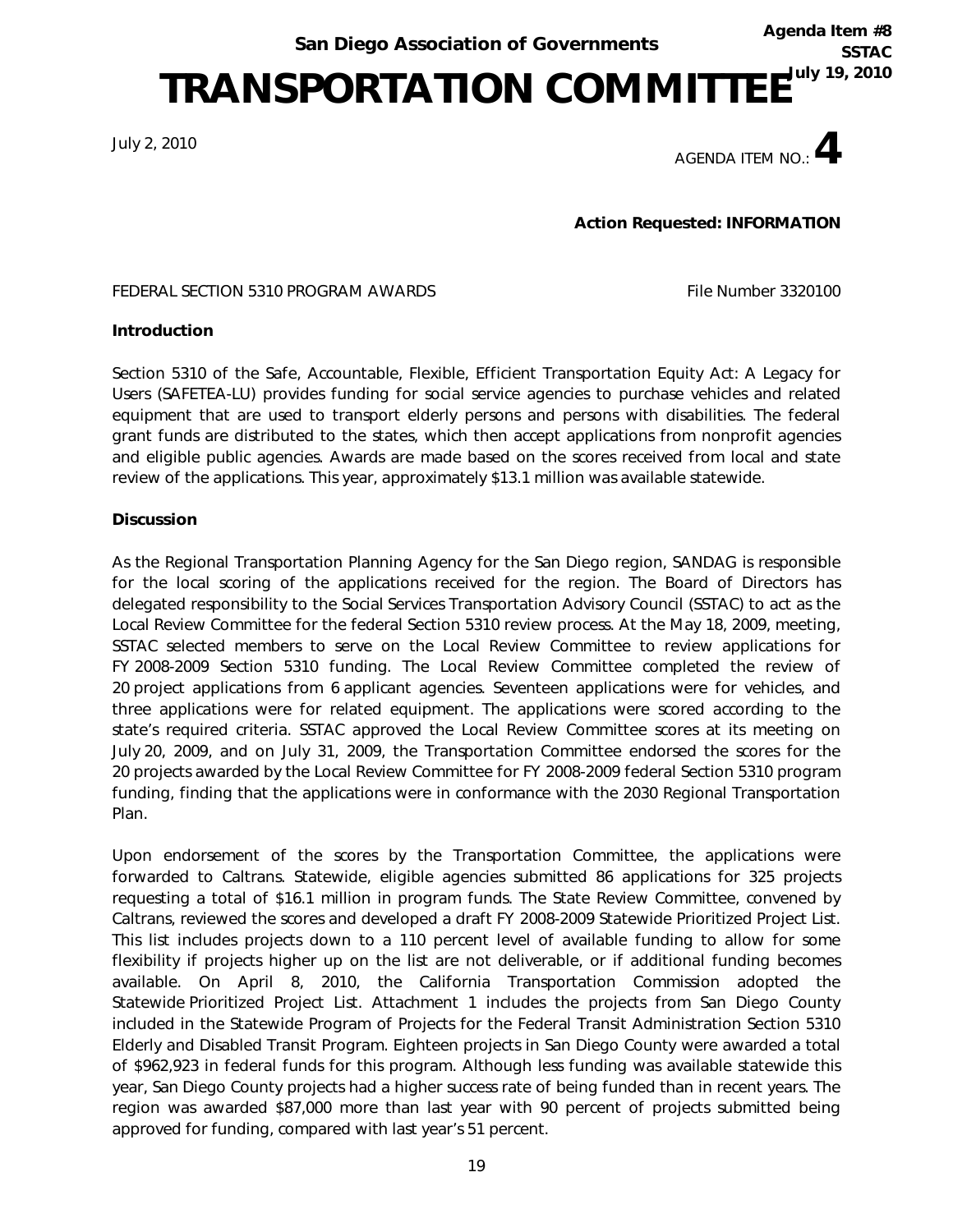#### Next Steps

An amendment to the 2008 Regional Transportation Improvement Program to include the 18 projects in the adopted Program of Projects will be presented for the Transportation Committee's consideration at its July 16, 2010, meeting.

CHARLES "MUGGS" STOLL Director of Land Use and Transportation Planning

Attachment: 1. Section 5310 Grant Applications for FY 2008-2009 – Adopted Program of Projects

Key Staff Contact: Danielle Kochman, (619) 699-1921, dko@sandag.org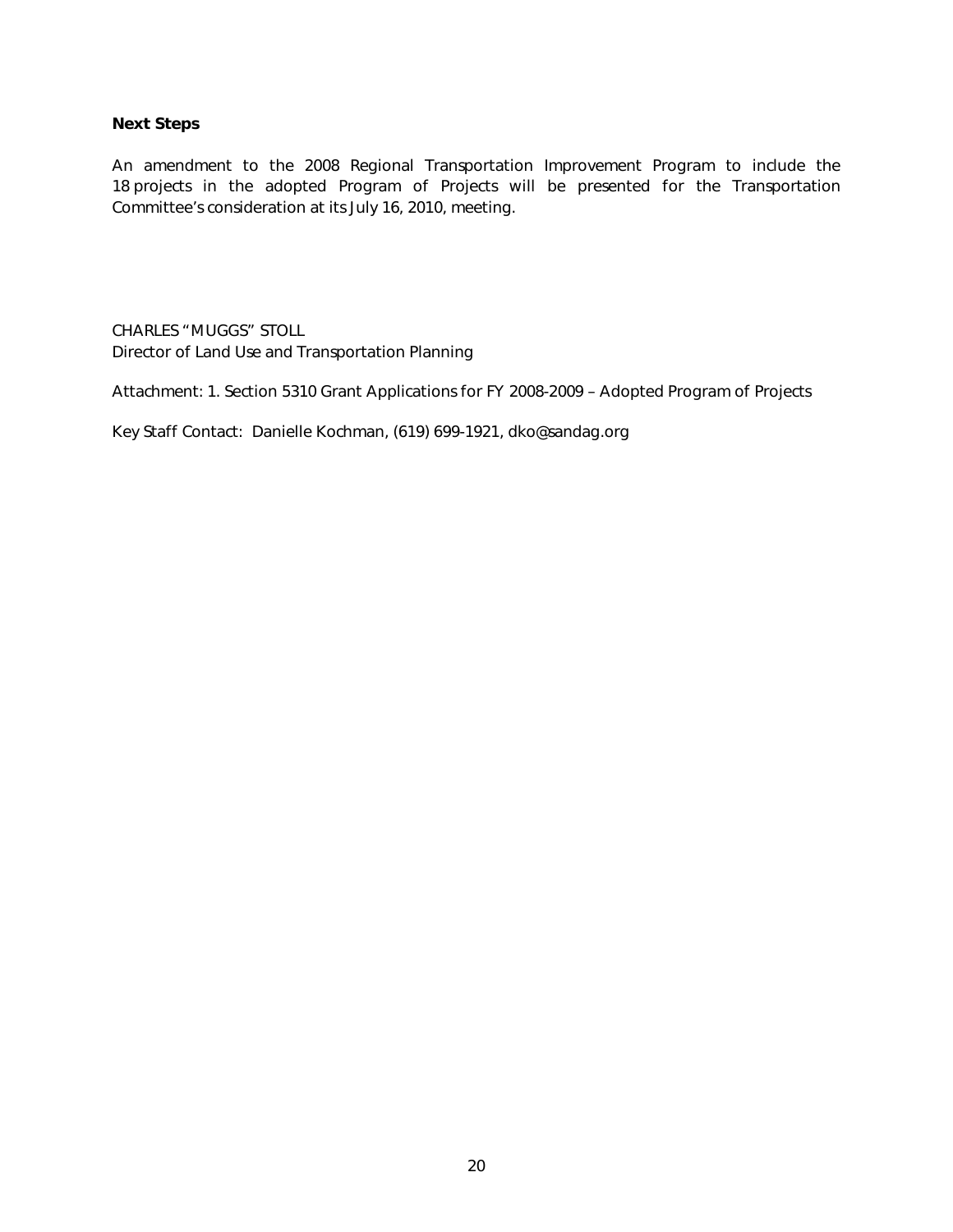#### Section 5310 Grant Applications FY 2008-2009 Adopted Program of Projects

Following are the scores for the applications from San Diego County included in the adopted FY 2008-2009 Section 5310 Program of Projects. This federally funded program provides vehicles and other equipment for nonprofit and qualified public agencies to transport senior citizens and persons with disabilities. Agencies from San Diego County submitted 18 applications, of which 16 scored high enough to be included in the Program of Projects.

| <b>Applicant Name</b>            | <b>Project Type</b>              | Type      | <b>Total</b><br>(100 points) | Cost      |
|----------------------------------|----------------------------------|-----------|------------------------------|-----------|
| Sharp Healthcare Foundation      | Type IA Bus                      | R         | 96                           | \$57,000  |
| Mountain Shadow Support Group    | Type III Bus                     | <b>SE</b> | 95                           | \$71,500  |
| Mountain Shadow Support Group    | Wheelchair Restraint System (12) | <b>OE</b> | 93                           | \$3,840   |
| Developmental Services Continuum | Minivan                          | R         | 93                           | \$48,000  |
| Sharp Healthcare Foundation      | Minivan                          | <b>SE</b> | 93                           | \$48,000  |
| Mountain Shadow Support Group    | Type III Bus                     | SE        | 93                           | \$71,500  |
| The City Link Foundation         | Type III Bus                     | R         | 92                           | \$71,500  |
| The City Link Foundation         | Type III Bus                     | R         | 92                           | \$71,500  |
| The City Link Foundation         | Type III Bus                     | R         | 92                           | \$71,500  |
| The City Link Foundation         | Type III Bus                     | R         | 92                           | \$71,500  |
| The City Link Foundation         | Type III Bus                     | R         | 92                           | \$71,500  |
| Mountain Shadow Support Group    | Type III Bus                     | <b>SE</b> | 91                           | \$71,500  |
| Redwood Elderlink                | Type II Hybrid Bus               | R         | 91                           | \$116,000 |
| Sharp Healthcare Foundation      | Minivan                          | R         | 91                           | \$48,000  |
| Mountain Shadow Support Group    | Type III Bus                     | <b>SE</b> | 90                           | \$71,500  |
| Mountain Shadow Support Group    | Wheelchair Restraint System (12) | OE        | 88                           | \$3,840   |
| The City Link Foundation         | Type III Bus                     | R         | 87                           | \$71,500  |
| Developmental Services Continuum | Minivan                          | R         | 83                           | \$48,000  |

Federal funds awarded:  $$962,923$ Total project costs:  $$1,087,680$ 

Local matching funds (11.47%):  $$124,757$  (provided by applicant agency)